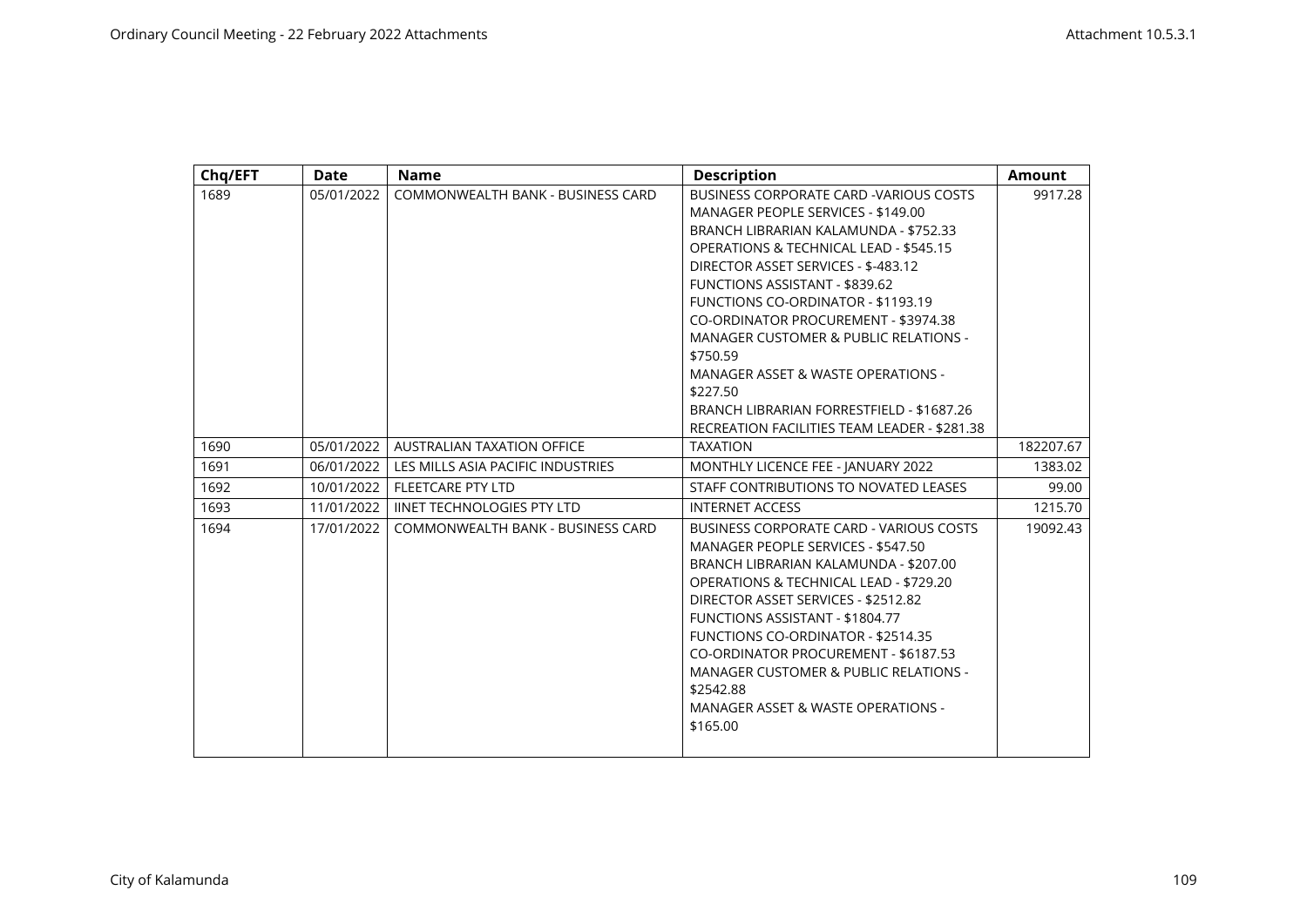| Chq/EFT  | Date       | <b>Name</b>                                                               | <b>Description</b>                                                                        | <b>Amount</b> |
|----------|------------|---------------------------------------------------------------------------|-------------------------------------------------------------------------------------------|---------------|
|          |            |                                                                           | BRANCH LIBRARIAN FORRESTFIELD - \$1759.35<br>RECREATION FACILITIES TEAM LEADER - \$122.03 |               |
|          |            |                                                                           |                                                                                           |               |
|          |            |                                                                           |                                                                                           |               |
|          |            |                                                                           |                                                                                           |               |
|          |            |                                                                           |                                                                                           |               |
|          |            |                                                                           |                                                                                           |               |
|          |            |                                                                           |                                                                                           |               |
|          |            |                                                                           |                                                                                           |               |
|          |            |                                                                           |                                                                                           |               |
| 1695     | 18/01/2022 | WESTERN AUSTRALIAN TREASURY                                               | LOAN NO. 221 FIXED COMPONENT                                                              | 96590.44      |
|          |            | CORPORATION                                                               |                                                                                           |               |
| 1696     | 19/01/2022 | <b>AUSTRALIAN TAXATION OFFICE</b>                                         | <b>TAXATION</b>                                                                           | 196733.16     |
| 72908    | 05/01/2022 | MUNICIPAL EMPLOYEES UNION                                                 | PAYROLL DEDUCTIONS                                                                        | 840.52        |
| 72909    | 05/01/2022 | <b>WATER CORPORATION</b>                                                  | WATER USE AND SERVICE CHARGE FEES                                                         | 296.29        |
| 72910    | 05/01/2022 | CASH - ADMIN                                                              | PETTY CASH REIMBURSEMENT                                                                  | 734.62        |
| 72911    | 05/01/2022 | <b>CASH - HARTFIELD PARK</b>                                              | PETTY CASH REIMBURSEMENT                                                                  | 132.82        |
| 72912    | 19/01/2022 | MUNICIPAL EMPLOYEES UNION                                                 | PAYROLL DEDUCTIONS                                                                        | 861.02        |
| 72913    | 19/01/2022 | <b>WATER CORPORATION</b>                                                  | WATER USE AND SERVICE CHARGE FEES                                                         | 24979.45      |
| 72914    | 19/01/2022 | CASH - ZIG ZAG CULTURAL CENTRE                                            | PETTY CASH REIMBURSEMENT                                                                  | 174.48        |
| 72915    | 19/01/2022 | CASH - KPAC                                                               | PETTY CASH REIMBURSEMENT                                                                  | 183.56        |
| EFT84542 | 05/01/2022 | WEX AUSTRALIA PTY LTD - WRIGHT EXPRESS<br><b>FUEL CARDS AUSTRALIA LTD</b> | FUEL - PERIOD ENDING 03 JANUARY 2022                                                      | 1148.20       |
| EFT84543 | 05/01/2022 | <b>IMAGE EMBROIDERY</b>                                                   | SUPPLY OF UNIFORM FOR VARIOUS STAFF<br><b>MEMBERS</b>                                     | 146.41        |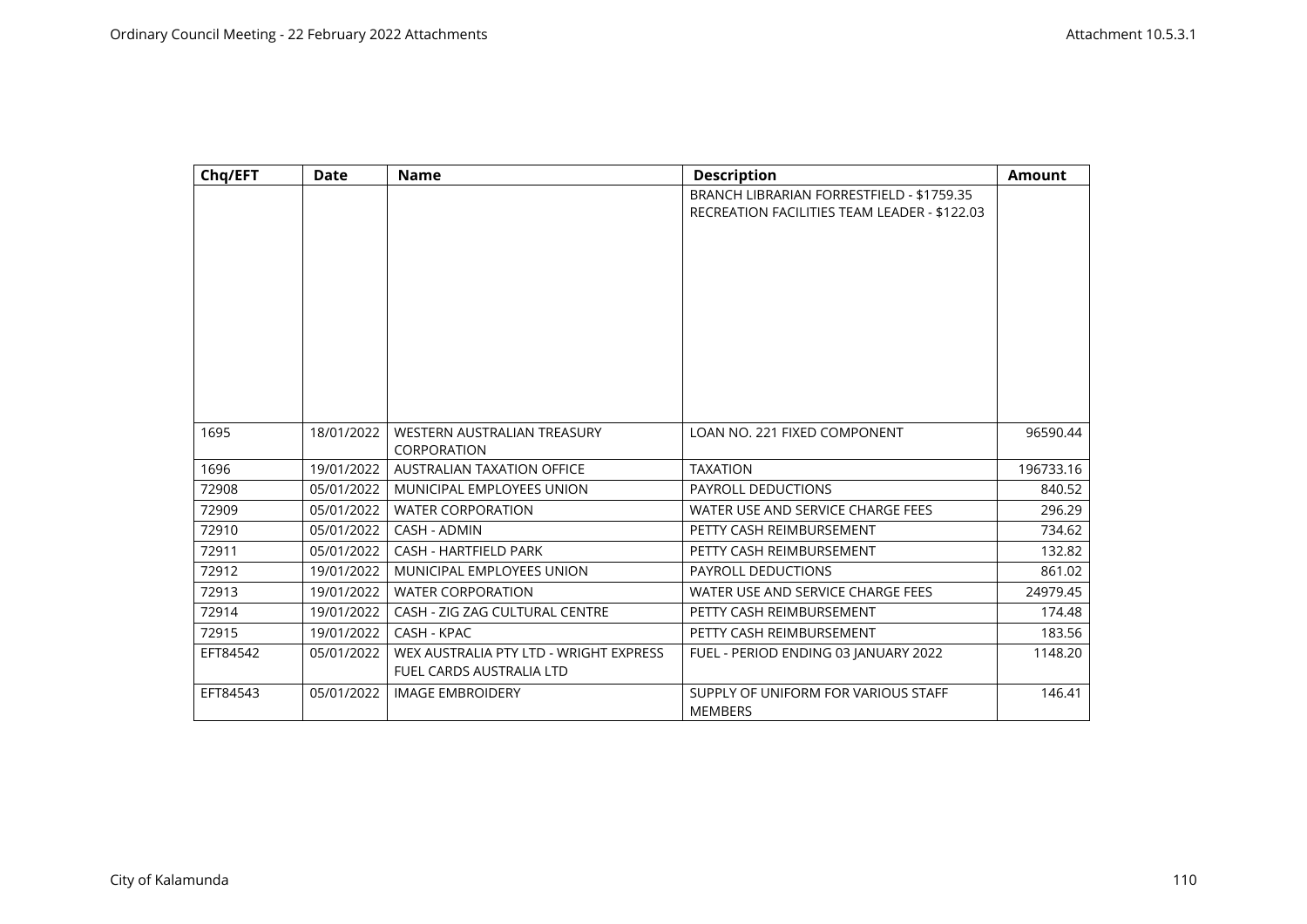| Chq/EFT  | <b>Date</b> | <b>Name</b>                                                   | <b>Description</b>                                                                       | <b>Amount</b> |
|----------|-------------|---------------------------------------------------------------|------------------------------------------------------------------------------------------|---------------|
| EFT84544 | 05/01/2022  | DEPARTMENT OF PLANNING, LANDS &<br><b>HERITAGE</b>            | DOCUMENT PREPARATION FEE - DRAINAGE<br>EASEMENT OVER LOT 3271 ON DEPOSITED PLAN<br>12686 | 1474.30       |
| EFT84545 | 05/01/2022  | <b>JURG KONRAD HUNZIKER</b>                                   | FEE CLAIM 15 - DESIGN ADVISORY COMMITTEE<br>MEETING 2 DECEMBER 2021                      | 400.00        |
| EFT84546 | 05/01/2022  | <b>AUSTRALIAN SERVICES UNION</b>                              | <b>PAYROLL DEDUCTIONS</b>                                                                | 51.80         |
| EFT84547 | 05/01/2022  | CITY OF KALAMUNDA STAFF SOCIAL CLUB                           | <b>PAYROLL DEDUCTIONS</b>                                                                | 136.00        |
| EFT84548 | 05/01/2022  | <b>CHILD SUPPORT AGENCY</b>                                   | PAYROLL DEDUCTIONS                                                                       | 567.51        |
| EFT84549 | 05/01/2022  | <b>BUNNINGS BUILDING SUPPLIES</b>                             | HARDWARE SUPPLIES FOR VARIOUS LOCATIONS                                                  | 178.51        |
| EFT84550 | 05/01/2022  | NAPA - A DIVISION OF GPC ASIA PACIFIC PTY<br><b>LTD</b>       | PLANT / VEHICLE PARTS                                                                    | 64.37         |
| EFT84551 | 05/01/2022  | KALAMUNDA TOYOTA                                              | PLANT / VEHICLE PARTS                                                                    | 102.11        |
| EFT84552 | 05/01/2022  | <b>MAXWELL ROBINSON &amp; PHELPS PEST</b><br>MANAGEMENT (MRP) | PEST CONTROL SERVICES AT VARIOUS<br>LOCATIONS                                            | 330.00        |
| EFT84553 | 05/01/2022  | <b>MCLEODS BARRISTERS &amp; SOLICITORS</b>                    | <b>LEGAL EXPENSES</b>                                                                    | 1938.20       |
| EFT84554 | 05/01/2022  | <b>TELSTRA CORPORATION</b>                                    | TELEPHONE / INTERNET EXPENSES                                                            | 4099.69       |
| EFT84555 | 05/01/2022  | WALKERS HARDWARE (MITRE 10)                                   | <b>HARDWARE SUPPLIES</b>                                                                 | 10.75         |
| EFT84556 | 05/01/2022  | MCKAY EARTHMOVING PTY LTD                                     | PLANT EQUIPMENT AND OPERATOR HIRE FOR<br><b>VARIOUS LOCATIONS</b>                        | 11463.65      |
| EFT84557 | 05/01/2022  | BORAL CONSTRUCTION MATERIALS GROUP                            | ROAD MATERIALS FOR VARIOUS LOCATIONS                                                     | 690.53        |
| EFT84558 | 05/01/2022  | <b>BRADOCK PODIATRY SERVICES PTY LTD</b>                      | PODIATRY SERVICES AT JACK HEALEY CENTRE                                                  | 548.20        |
| EFT84559 | 05/01/2022  | <b>SYNERGY</b>                                                | <b>POWER CHARGES</b>                                                                     | 4966.17       |
| EFT84560 | 05/01/2022  | <b>ALINTA ENERGY</b>                                          | <b>GAS CHARGES</b>                                                                       | 18.70         |
| EFT84561 | 05/01/2022  | <b>GRONBEK SECURITY</b>                                       | SECURITY KEY SERVICES TO VARIOUS<br><b>LOCATIONS</b>                                     | 1453.10       |
| EFT84562 | 05/01/2022  | <b>GRIMES CONTRACTING PTY LTD</b>                             | <b>CONTRACTOR BUILDING MAINTENANCE FOR</b><br><b>VARIOUS LOCATIONS</b>                   | 314.00        |
| EFT84563 | 05/01/2022  | <b>MARKETFORCE PTY LTD</b>                                    | ADVERTISING FOR VARIOUS JOBS / EVENTS                                                    | 1620.12       |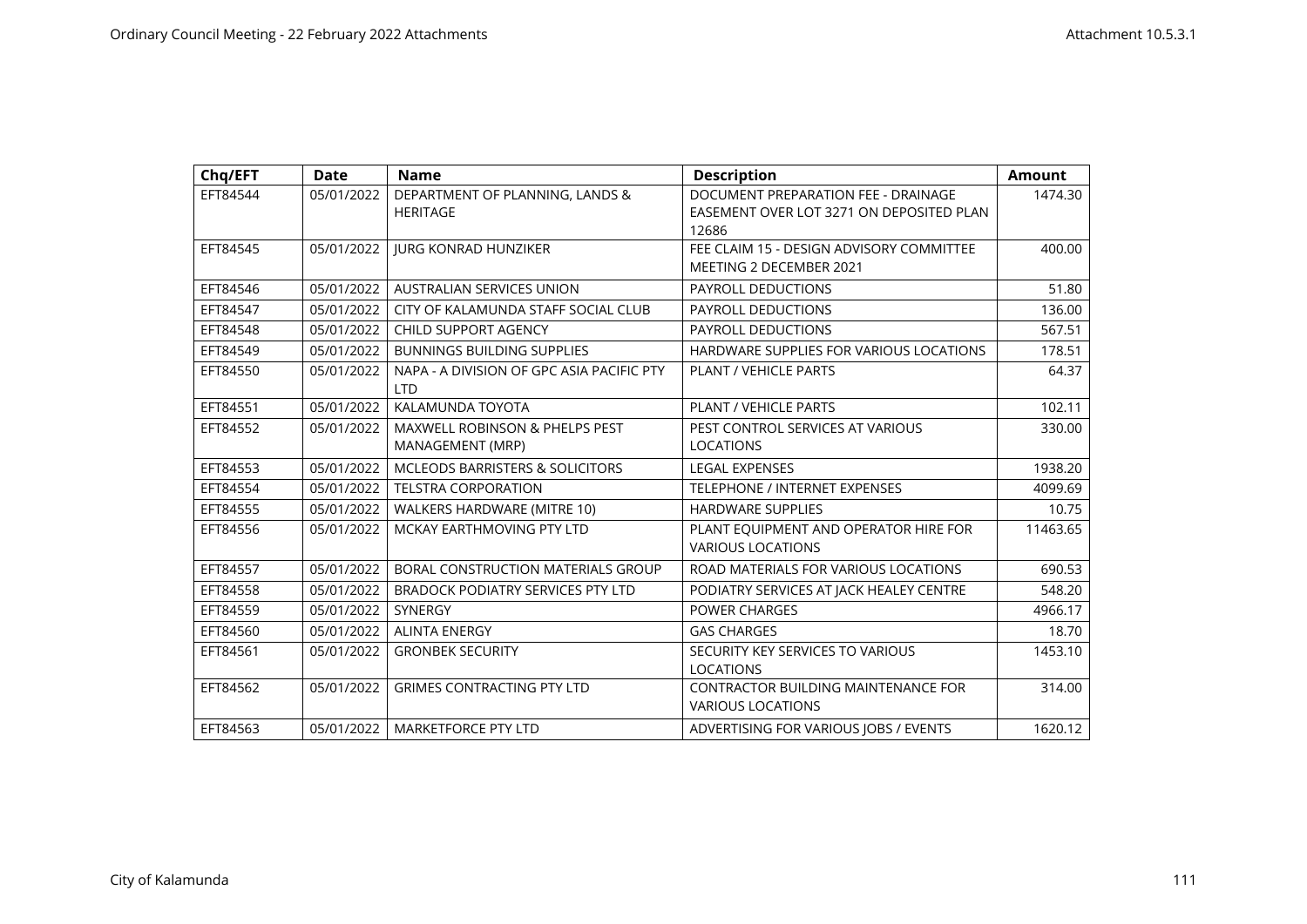| Chq/EFT  | <b>Date</b> | <b>Name</b>                                                   | <b>Description</b>                                                                                                   | <b>Amount</b> |
|----------|-------------|---------------------------------------------------------------|----------------------------------------------------------------------------------------------------------------------|---------------|
| EFT84564 | 05/01/2022  | <b>CITY OF BELMONT</b>                                        | SCOPING STUDY STATISTICS FOR LINK WA<br><b>INVESTMENT PROSPECTUS - PART PAYMENT</b><br>CONTRIBUTION OF TOTAL PROJECT | 2447.50       |
| EFT84565 | 05/01/2022  | <b>TELETHON KIDS INSTITUTE</b>                                | BOND REFUND FOR THE USE OF THE SEMINAR<br>ROOM AT THE ZIG ZAG CULTURAL CENTRE                                        | 200.00        |
| EFT84566 | 05/01/2022  | BROWNES DAIRY - OPS CENTRE                                    | MILK SUPPLY FOR WORKS DEPOT                                                                                          | 50.29         |
| EFT84567 | 05/01/2022  | OCE CORPORATE PTY LTD - OFFICE CLEANING<br><b>EXPERTS</b>     | CLEANING SERVICES / CONSUMABLES FOR<br><b>VARIOUS LOCATIONS</b>                                                      | 3274.17       |
| EFT84568 | 05/01/2022  | <b>ELLENBY TREE FARM</b>                                      | <b>GARDEN / RESERVE SUPPLIES</b>                                                                                     | 462.00        |
| EFT84569 | 05/01/2022  | TALONS HSF PTY LTD T/A TALONS HIGH<br><b>SECURITY FENCING</b> | SERVICE AS REQUIRED AND SUPPLY OF PARTS<br>TO REPAIR THE DEPOT GATES AND FENCE                                       | 495.00        |
| EFT84570 | 05/01/2022  | INSTITUTE OF PUBLIC WORKS ENGINEERING<br><b>AUSTRALIA WA</b>  | IPWEA LEVEL 2 CORPORATE MEMBERSHIP<br>RENEWAL FOR 2022                                                               | 2500.00       |
| EFT84571 | 05/01/2022  | <b>WOOLWORTHS GROUP LIMITED</b>                               | <b>GROCERY SUPPLIES</b>                                                                                              | 249.66        |
| EFT84572 | 05/01/2022  | FORRESTFIELD TENNIS CLUB (INC)                                | FORRESTFIELD TENNIS CLUB HIRE FEES FROM<br>HARTFIELD PARK RECREATION CENTRE - 01<br>DECEMBER 21 - 31 DECEMBER 2021   | 12.00         |
| EFT84573 | 05/01/2022  | <b>GLENDA DAWN CHARLTON (PODIATRY)</b>                        | PODIATRY SERVICES AT JACK HEALEY CENTRE                                                                              | 388.96        |
| EFT84574 | 05/01/2022  | DRAINFLOW SERVICES PTY LTD                                    | CLEANING / MAINTAINING STORM WATER<br>DRAINS AT VARIOUS LOCATIONS                                                    | 5632.00       |
| EFT84575 | 05/01/2022  | <b>BEAVER TREE SERVICES</b>                                   | <b>GENERAL TREE SERVICES / UNDER POWERLINES</b><br>PRUNING FOR VARIOUS LOCATIONS                                     | 434.50        |
| EFT84576 | 05/01/2022  | THE GOOD GUYS                                                 | <b>ELECTRICAL SUPPLIES</b>                                                                                           | 341.90        |
| EFT84577 | 05/01/2022  | <b>MINTERELLISON</b>                                          | <b>LEGAL EXPENSES</b>                                                                                                | 1487.97       |
| EFT84578 | 05/01/2022  | AROUNDABOUT GARDENING SERVICES                                | <b>VERGE / GARDEN MAINTENANCE FOR VARIOUS</b><br><b>LOCATIONS</b>                                                    | 1320.00       |
| EFT84579 | 05/01/2022  | <b>FOXTEL</b>                                                 | <b>MONTHLY SUBSCRIPTION FEE</b>                                                                                      | 210.00        |
| EFT84580 | 05/01/2022  | PERTH BRAKE PARTS                                             | <b>PLANT / VEHICLE PARTS</b>                                                                                         | 49.00         |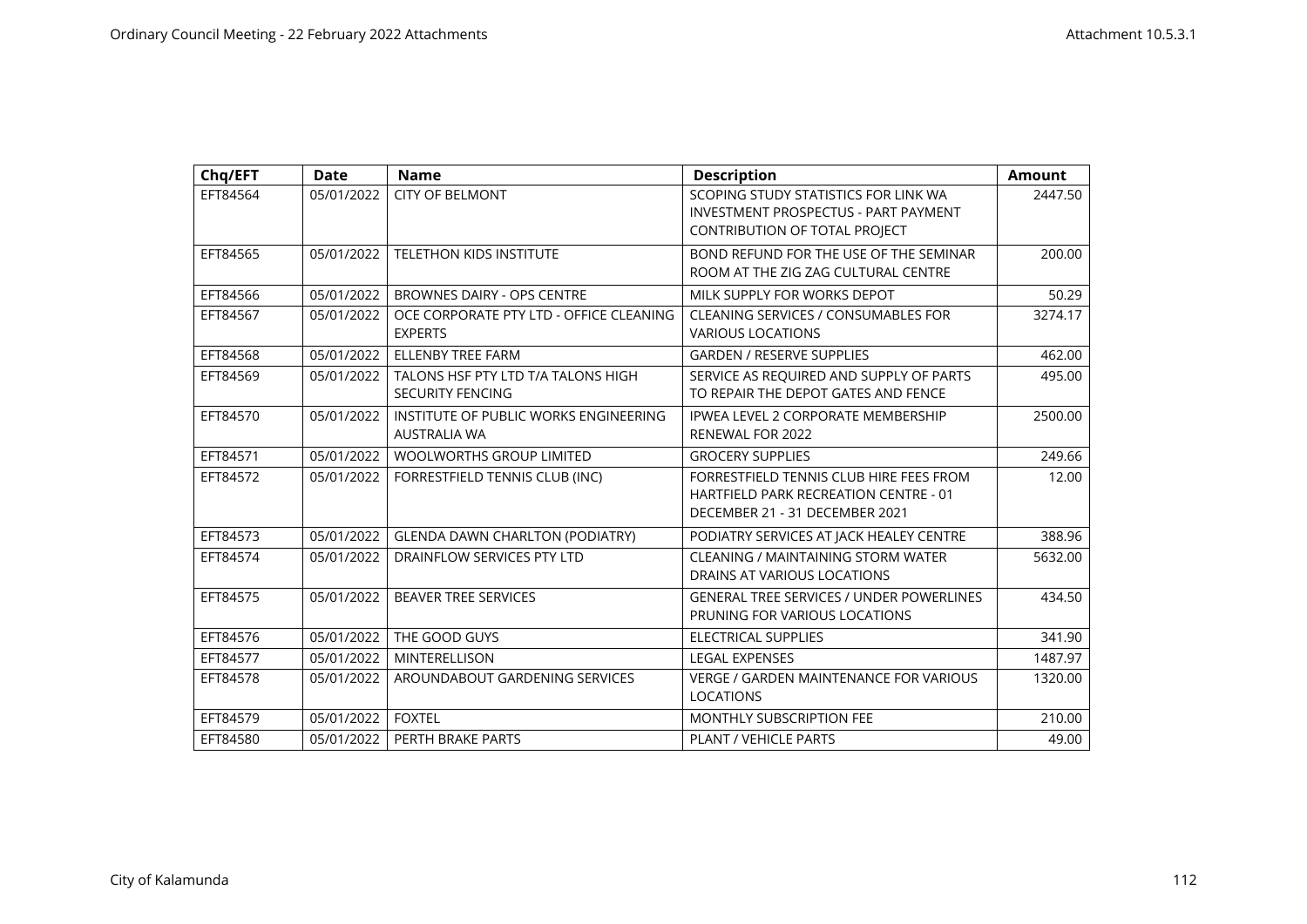| Chq/EFT  | <b>Date</b> | <b>Name</b>                         | <b>Description</b>                        | <b>Amount</b> |
|----------|-------------|-------------------------------------|-------------------------------------------|---------------|
| EFT84581 | 05/01/2022  | KALAMUNDA ELECTRICS                 | 1 ELECTRICAL REPAIRS / MAINTENANCE FOR    | 44371.72      |
|          |             |                                     | <b>VARIOUS LOCATIONS</b>                  |               |
|          |             |                                     | 2 REMOVE EXISTING CONDEMMED LIGHT         |               |
|          |             |                                     | TOWERS & REPLACE WITH HINGED POLES AT     |               |
|          |             |                                     | <b>SCOTT RESERVE</b>                      |               |
|          |             |                                     | 3 SUPPLY & INSTALL NEW LIGHT TOWER WITH   |               |
|          |             |                                     | LED FLOOD LIGHTS TO SPORTS OVAL           |               |
|          |             |                                     | 4 SUPPLY & INSTALL NEW LED LIGHTING AT    |               |
|          |             |                                     | <b>HIGH WYCOMBE LIBRARY</b>               |               |
| EFT84582 | 05/01/2022  | A1 TROJAN PEST CONTROL              | PEST CONTROL SERVICES FOR VARIOUS         | 330.00        |
|          |             |                                     | <b>LOCATIONS</b>                          |               |
| EFT84583 | 05/01/2022  | ORIX AUSTRALIA CORPORATION LIMITED  | 3 X LEASE OF 4X4 DUAL CAB HILUX FOR A     | 11286.00      |
|          |             |                                     | PERIOD OF 90 DAYS - PERIOD 31/10/21 -     |               |
|          |             |                                     | 31/12/21                                  |               |
| EFT84584 | 05/01/2022  | ARISE-EMANUEL GLOBAL MINISTRY       | <b>HALL BOND REFUND PRC</b>               | 300.00        |
| EFT84585 | 05/01/2022  | <b>KRIS HOLLAND &amp; GREG DUNN</b> | <b>HALL &amp; KEY BOND REFUND</b>         | 450.00        |
| EFT84586 | 05/01/2022  | <b>MAGIO SOFTWARE</b>               | MAGIQ CLOUD PLATFORM SOFTWARE             | 15400.00      |
|          |             |                                     | <b>IMPLEMENTATION SERVICES</b>            |               |
| EFT84587 | 05/01/2022  | MERGER CONTRACTING P/L T/AS J&M     | SUPPLY AND INSTALL ASPAHLT AND MINOR      | 12632.84      |
|          |             | <b>ASPHALT</b>                      | ASPHALT RENEWER AT MARRI CRES LESMURDIE   |               |
| EFT84588 | 05/01/2022  | MY MEDIA INTELLIGENCE PTY LTD       | ANNUAL RETAINER FOR SUPPLY OF MEDIA       | 9680.00       |
|          |             |                                     | MONITORING SERVICES - 19/12/21 - 18/12/22 |               |
| EFT84589 | 05/01/2022  | <b>THOMSON GEER</b>                 | <b>LEGAL EXPENSES</b>                     | 10535.25      |
| EFT84590 | 05/01/2022  | <b>KRISSTINE R FOOTE</b>            | <b>JUNIOR DANCE MULTI PASS REFUND</b>     | 42.50         |
| EFT84591 | 05/01/2022  | PERTH ACCESS CONTROL AND SECURITY   | MAINTENACE / REPAIRS TO CCTV & ACCESS     | 1481.70       |
|          |             |                                     | CONTROL SYSTEMS AT VARIOUS LOCATIONS      |               |
| EFT84592 | 05/01/2022  | BELL TRADING TRUST T/A NORTH STAR   | SUPPLY AND INSTALL A NEW PTZ IN           | 3143.80       |
|          |             | <b>SECURITY</b>                     | FORRESTFIELD REPLACING FAULTY EXISTING    |               |
|          |             |                                     | <b>UNIT</b>                               |               |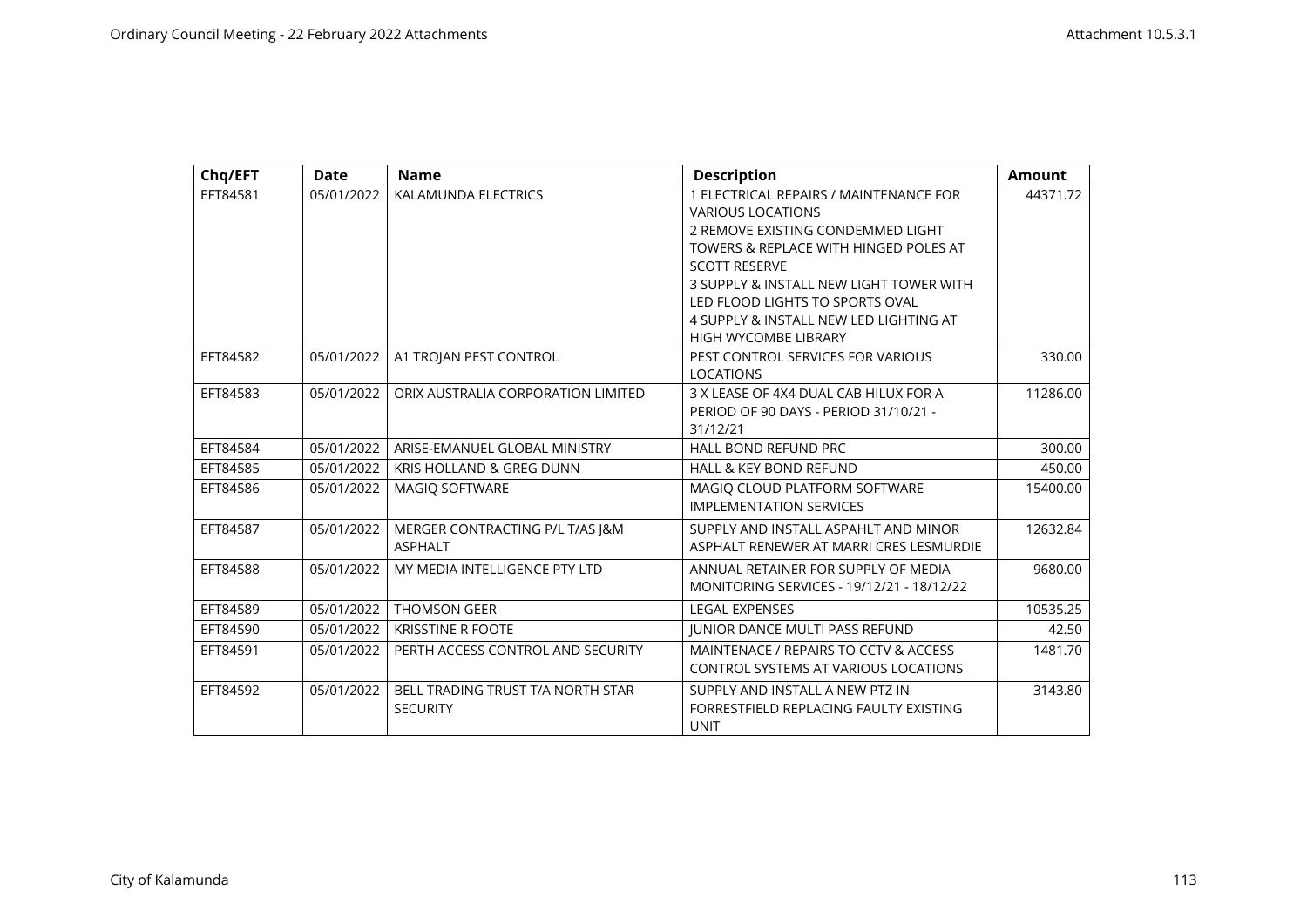| Chq/EFT  | <b>Date</b> | <b>Name</b>                                                               | <b>Description</b>                                                                                                                                                                                         | <b>Amount</b> |
|----------|-------------|---------------------------------------------------------------------------|------------------------------------------------------------------------------------------------------------------------------------------------------------------------------------------------------------|---------------|
| EFT84593 | 05/01/2022  | <b>GO DOORS</b>                                                           | SUPPLY SERVICE & REPORTS FOR AUTODOORS<br>AT VARIOUS LOCATIONS                                                                                                                                             | 1402.50       |
| EFT84594 | 19/01/2022  | CHRISTINE J OXBERRY                                                       | CONSIGNMENT SUPPLIER - ZIG ZAG CULTURAL<br>CENTRE - 01/12/21 - 31/12/21                                                                                                                                    | 4.20          |
| EFT84595 | 19/01/2022  | WEX AUSTRALIA PTY LTD - WRIGHT EXPRESS<br><b>FUEL CARDS AUSTRALIA LTD</b> | FUEL - PERIOD ENDING 17TH JANUARY 2022                                                                                                                                                                     | 1072.09       |
| EFT84596 | 19/01/2022  | NIGHTINGALES PHARMACY & NEWSAGENCY<br>KALAMUNDA                           | KALACASH GIFT CARDS: 3 X 100 FOR 2021 LOCAL<br><b>HERO OVERALL YEAR WINNERS</b>                                                                                                                            | 650.00        |
| EFT84597 | 19/01/2022  | NEVERFAIL SPRINGWATER LTD (KALA LIB)                                      | BOTTLED WATER SUPPLIES / MAINTENANCE FOR<br>KALAMUNDA LIBRARY                                                                                                                                              | 45.70         |
| EFT84598 | 19/01/2022  | VISUAL PUBLICATIONS P/L - COUNTRYWIDE<br><b>PUBLICATIONS</b>              | PHVC LISTING ON A3 PERTH MAP PADS                                                                                                                                                                          | 145.00        |
| EFT84599 | 19/01/2022  | <b>COLLECTOR OF PUBLIC MONIES</b><br>(CENTRELINK)                         | <b>CENTREPAY TRANSACTION FEES</b>                                                                                                                                                                          | 81.18         |
| EFT84600 | 19/01/2022  | DEPARTMENT OF PLANNING, LANDS &<br><b>HERITAGE</b>                        | RAILWAY ROAD KALAMUNDA -<br>TELECOMMUNICATIONS TOWER HEAD LEASE<br>RENTAL PAYMENT DUE 2020/2021, 50% OF<br>RENTAL INCOME RECEIVED FROM TELSTRA.<br>VODAFONE & OPTUS FOR THE PERIOD 01/07/20<br>TO 30/06/21 | 14778.36      |
| EFT84601 | 19/01/2022  | STEVE LAWRENCE T/AS BLUE RIBBON CARPET<br>& UPHOLSTERY CLEANING WA        | CARPET CLEANING AT VARIOUS LOCATIONS                                                                                                                                                                       | 5395.00       |
| EFT84602 | 19/01/2022  | DATA#3 LIMITED                                                            | MICROSOFT 365 E5 COMPLIANCE MODULE<br>SUBSCRIPTIONS - PEP-00002 - RECORDS<br>MANAGEMENT - DECEMBER 2021 TO<br>NOVEMBER 2022                                                                                | 843.78        |
| EFT84603 | 19/01/2022  | <b>BROWNES DAIRY - ADMIN</b>                                              | MILK SUPPLY FOR ADMIN BUILDING                                                                                                                                                                             | 89.40         |
| EFT84604 | 19/01/2022  | <b>WENDY ANNE PEARCE</b>                                                  | CONSIGNMENT SUPPLIER - ZIG ZAG CULTURAL<br>CENTRE - 01/12/21 - 31/12/21                                                                                                                                    | 15.40         |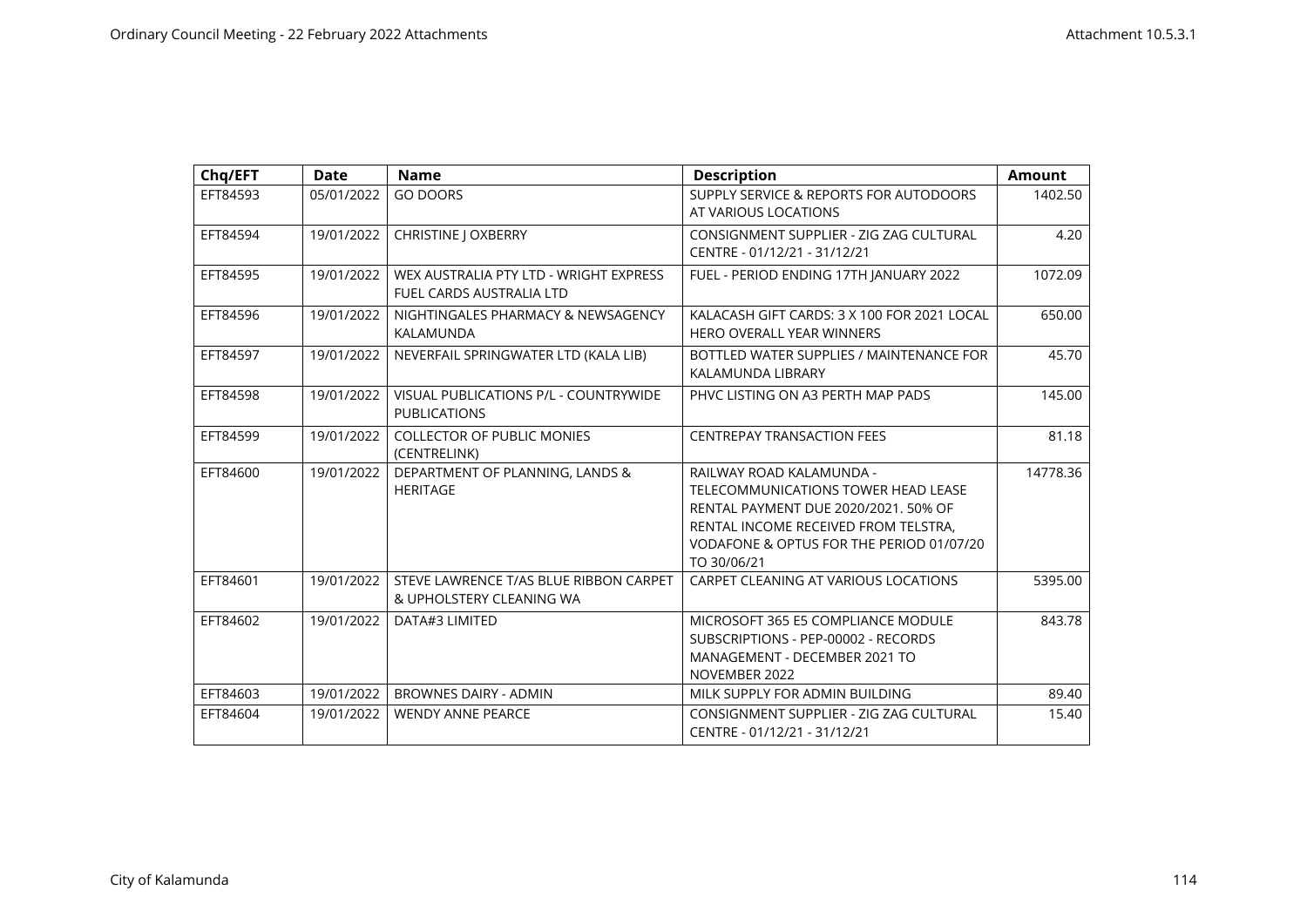| Chq/EFT  | <b>Date</b> | <b>Name</b>                                             | <b>Description</b>                                                      | <b>Amount</b> |
|----------|-------------|---------------------------------------------------------|-------------------------------------------------------------------------|---------------|
| EFT84605 | 19/01/2022  | <b>ROBYN BEARDSELL</b>                                  | CONSIGNMENT SUPPLIER - ZIG ZAG CULTURAL<br>CENTRE - 01/12/21 - 31/12/21 | 65.80         |
| EFT84606 | 19/01/2022  | <b>CHERYL ANWAR</b>                                     | CONSIGNMENT SUPPLIER - ZIG ZAG CULTURAL<br>CENTRE - 01/12/21 - 31/12/21 | 140.00        |
| EFT84607 | 19/01/2022  | <b>JUSTINE LOUISE CLARKE</b>                            | STERILISATION DOG FEE REFUND                                            | 150.00        |
| EFT84608 | 19/01/2022  | <b>AVERIL ANNE BAKER</b>                                | CONSIGNMENT SUPPLIER - ZIG ZAG CULTURAL<br>CENTRE - 01/12/21 - 31/12/21 | 94.50         |
| EFT84609 | 19/01/2022  | KATHLEEN (KATHY) RITCHIE                                | COUNCILLOR ALLOWANCE - 01/01/22 - 31/01/22                              | 2231.67       |
| EFT84610 | 19/01/2022  | THE ESTATE OF NORA STUBBS                               | <b>RATES REFUND</b>                                                     | 1035.64       |
| EFT84611 | 19/01/2022  | <b>BEVERLEY C MORRIS</b>                                | CONSIGNMENT SUPPLIER - ZIG ZAG CULTURAL<br>CENTRE - 01/12/21 - 31/12/21 | 157.50        |
| EFT84612 | 19/01/2022  | <b>GILL BAXTER</b>                                      | CONSIGNMENT SUPPLIER - ZIG ZAG CULTURAL<br>CENTRE - 01/12/21 - 31/12/21 | 123.90        |
| EFT84613 | 19/01/2022  | <b>HELENA INNES</b>                                     | DOG STERILISATION FEE REFUND                                            | 75.00         |
| EFT84614 | 19/01/2022  | <b>LISA COOPER</b>                                      | COUNCILLOR ALLOWANCE - 01/01/22 - 31/01/22                              | 2131.67       |
| EFT84615 | 19/01/2022  | AUSTRALIAN SERVICES UNION                               | <b>PAYROLL DEDUCTIONS</b>                                               | 51.80         |
| EFT84616 | 19/01/2022  | CITY OF KALAMUNDA STAFF SOCIAL CLUB                     | PAYROLL DEDUCTIONS                                                      | 134.00        |
| EFT84617 | 19/01/2022  | CHILD SUPPORT AGENCY                                    | PAYROLL DEDUCTIONS                                                      | 567.51        |
| EFT84618 | 19/01/2022  | <b>AUSTRALIA POST</b>                                   | POSTAL EXPENSES / COUNTER BILLPAY<br><b>TRANSACTION FEES</b>            | 6486.06       |
| EFT84619 | 19/01/2022  | <b>BUNNINGS BUILDING SUPPLIES</b>                       | HARDWARE SUPPLIES FOR VARIOUS LOCATIONS                                 | 772.95        |
| EFT84620 | 19/01/2022  | NAPA - A DIVISION OF GPC ASIA PACIFIC PTY<br><b>LTD</b> | <b>PLANT / VEHICLE PARTS</b>                                            | 197.01        |
| EFT84621 | 19/01/2022  | KALAMUNDA AUTO ELECTRICS                                | <b>PLANT / VEHICLE PARTS</b>                                            | 4510.00       |
| EFT84622 | 19/01/2022  | KALAMUNDA TOYOTA                                        | <b>PLANT / VEHICLE PARTS</b>                                            | 235.15        |
| EFT84623 | 19/01/2022  | <b>KOSTERA'S TYRE SERVICE</b>                           | <b>PLANT / VEHICLE PARTS</b>                                            | 340.00        |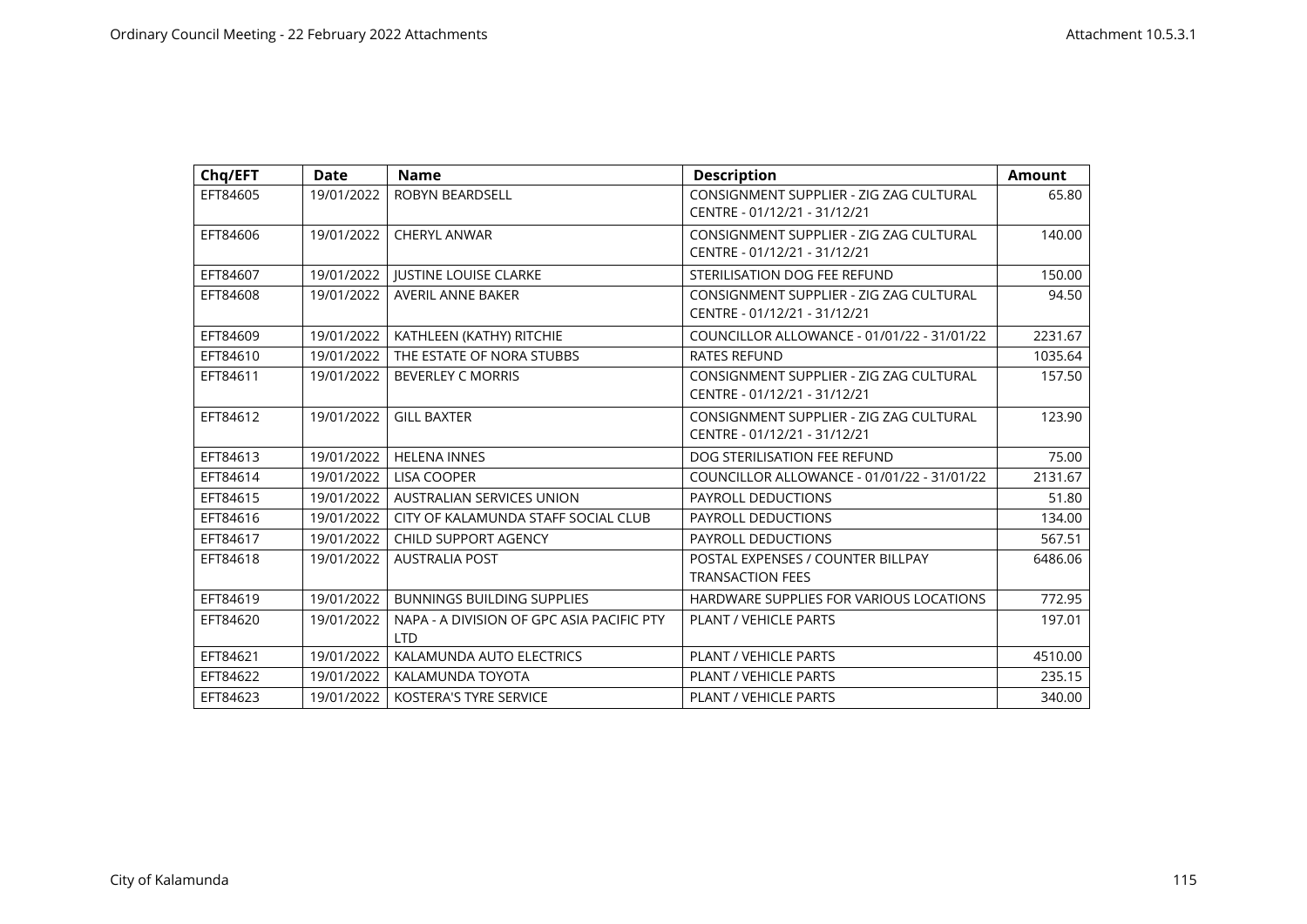| Chq/EFT  | <b>Date</b> | <b>Name</b>                                                   | <b>Description</b>                                                                                                      | <b>Amount</b> |
|----------|-------------|---------------------------------------------------------------|-------------------------------------------------------------------------------------------------------------------------|---------------|
| EFT84624 | 19/01/2022  | WA LOCAL GOVERNMENT ASSOCIATION<br>(WALGA)                    | REGISTRATION FOR 2 STAFF MEMBERS TO<br>ATTEND NAVIGATING NATIVE VEGETATION<br>CLEARING REFERRALS AND PERMITS - TRAINING | 70.00         |
| EFT84625 | 19/01/2022  | <b>MAXWELL ROBINSON &amp; PHELPS PEST</b><br>MANAGEMENT (MRP) | PEST CONTROL SERVICES AT VARIOUS<br><b>LOCATIONS</b>                                                                    | 873.67        |
| EFT84626 | 19/01/2022  | <b>MCLEODS BARRISTERS &amp; SOLICITORS</b>                    | <b>LEGAL EXPENSES</b>                                                                                                   | 14158.73      |
| EFT84627 | 19/01/2022  | CLEANAWAY                                                     | WASTE / RECYCLING & BULK BIN DISPOSAL<br><b>SERVICES FEES</b>                                                           | 359031.84     |
| EFT84628 | 19/01/2022  | STANDARDS AUSTRALIA LTD                                       | ANNUAL RENEWAL LICENCE FOR 17/11/21 -<br>16/11/22                                                                       | 882.06        |
| EFT84629 | 19/01/2022  | <b>TELSTRA CORPORATION</b>                                    | <b>TELEPHONE / INTERNET EXPENSES</b>                                                                                    | 20186.34      |
| EFT84630 | 19/01/2022  | LANDGATE - VALUATIONS                                         | <b>GROSS RENTAL VALUATION FEES FOR VARIOUS</b><br><b>LOCATIONS</b>                                                      | 505.06        |
| EFT84631 | 19/01/2022  | WALKERS HARDWARE (MITRE 10)                                   | <b>HARDWARE SUPPLIES</b>                                                                                                | 43.93         |
| EFT84632 | 19/01/2022  | BORAL CONSTRUCTION MATERIALS GROUP                            | ROAD MATERIALS FOR VARIOUS LOCATIONS                                                                                    | 2732.42       |
| EFT84633 | 19/01/2022  | <b>VODAFONE HUTCHISON AUSTRALIA PTY LTD</b>                   | <b>COMMUNICATION EXPENSES FOR FIRE</b><br>PREVENTION SERVICES - JANUARY 2022                                            | 1524.26       |
| EFT84634 | 19/01/2022  | <b>FASTA COURIERS</b>                                         | <b>COURIER FEES</b>                                                                                                     | 191.39        |
| EFT84635 | 19/01/2022  | <b>BCITF</b>                                                  | LEVY FEE - DECEMBER 2021                                                                                                | 2437.64       |
| EFT84636 | 19/01/2022  | MAJOR MOTORS PTY LTD                                          | <b>PLANT / VEHICLE PARTS</b>                                                                                            | 4383.82       |
| EFT84637 | 19/01/2022  | <b>ALSCO LINEN SERVICE</b>                                    | LINEN HIRE / LAUNDRY SERVICES / CLEANING<br><b>SUPPLIES</b>                                                             | 933.94        |
| EFT84638 | 19/01/2022  | <b>BRADOCK PODIATRY SERVICES PTY LTD</b>                      | PODIATRY SERVICES AT JACK HEALEY CENTRE                                                                                 | 508.08        |
| EFT84639 | 19/01/2022  | KALA BOB KATS PTY LTD                                         | PLANT EQUIPMENT AND OPERATOR HIRE FOR<br><b>VARIOUS LOCATIONS</b>                                                       | 4462.70       |
| EFT84640 | 19/01/2022  | SYNERGY                                                       | <b>POWER CHARGES</b>                                                                                                    | 143192.15     |
| EFT84641 | 19/01/2022  | <b>ALINTA ENERGY</b>                                          | <b>GAS CHARGES</b>                                                                                                      | 90.65         |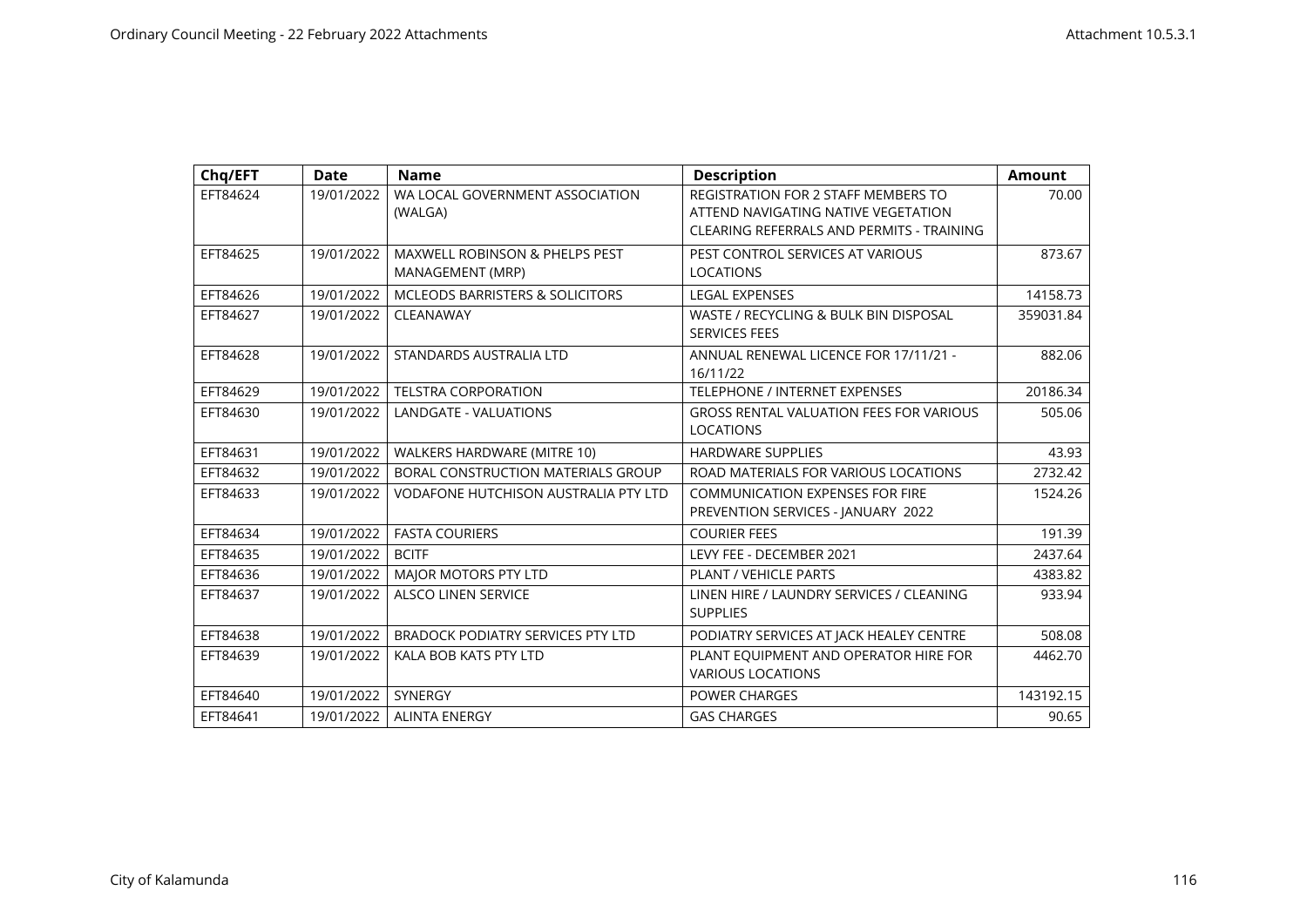| Chq/EFT  | <b>Date</b> | <b>Name</b>                                               | <b>Description</b>                                                      | <b>Amount</b> |
|----------|-------------|-----------------------------------------------------------|-------------------------------------------------------------------------|---------------|
| EFT84642 | 19/01/2022  | <b>LGIS WORKCARE SCHEME</b>                               | LGIS WORKCARE PERFORMANCE BASED CLAIMS<br>- ADJUSTMENT NOVEMBER 2021    | 236959.70     |
| EFT84643 | 19/01/2022  | <b>GRIMES CONTRACTING PTY LTD</b>                         | CONTRACTOR BUILDING MAINTENANCE FOR<br><b>VARIOUS LOCATIONS</b>         | 6911.10       |
| EFT84644 | 19/01/2022  | MILPRO WA (INCORPORATING HILL TOP<br><b>TROPHIES)</b>     | SUPPLY OF NAME BADGES FOR VARIOUS STAFF                                 | 57.75         |
| EFT84645 | 19/01/2022  | <b>JOHN GIARDINA</b>                                      | COUNCILLOR ALLOWANCE - 01/01/22 - 31/01/22                              | 2131.67       |
| EFT84646 | 19/01/2022  | <b>GEOFF STALLARD</b>                                     | COUNCILLOR ALLOWANCE - 01/01/22 - 31/01/22                              | 2131.67       |
| EFT84647 | 19/01/2022  | <b>BUCHER MUNICIPAL PTY LTD</b>                           | <b>PLANT / VEHICLE PARTS</b>                                            | 516.13        |
| EFT84648 | 19/01/2022  | WESTERN AUSTRALIAN TREASURY<br>CORPORATION                | <b>GOVERNMENT GUARANTEE FEE INVOICE -</b><br>DECEMBER 2021              | 34647.64      |
| EFT84649 | 19/01/2022  | AIR LIQUIDE WA PTY LTD                                    | SUPPLY OF GAS CYLINDER REFILLS AND RENTAL<br><b>FEES</b>                | 73.92         |
| EFT84650 | 19/01/2022  | KALAMUNDA & DISTRICTS HISTORICAL<br><b>SOCIETY</b>        | CONSIGNMENT SUPPLIER - ZIG ZAG CULTURAL<br>CENTRE - 01/12/21 - 31/12/21 | 89.95         |
| EFT84651 | 19/01/2022  | KALAMUNDA COMMUNITY LEARNING<br><b>CENTRE</b>             | <b>LIQUOR PERMIT REFUND</b>                                             | 27.50         |
| EFT84652 | 19/01/2022  | BROWNES DAIRY - OPS CENTRE                                | MILK SUPPLY FOR WORKS DEPOT                                             | 100.58        |
| EFT84653 | 19/01/2022  | OCE CORPORATE PTY LTD - OFFICE CLEANING<br><b>EXPERTS</b> | <b>CLEANING SERVICES / CONSUMABLES FOR</b><br><b>VARIOUS LOCATIONS</b>  | 36322.64      |
| EFT84654 | 19/01/2022  | EDUCATIONAL ART SUPPLIES COMPANY                          | SUPPLY & DELIVERY OF VARIOUS GOODS FOR<br><b>HIGH WYCOMBE LIBRARY</b>   | 385.50        |
| EFT84655 | 19/01/2022  | LIONS CLUB OF KALAMUNDA                                   | LIONS CLUB ART AWARDS PRIZE                                             | 250.00        |
| EFT84656 | 19/01/2022  | HELEN ARMSTRONG & ASSOCIATES (T/AS                        | CONSIGNMENT SUPPLIER - ZIG ZAG CULTURAL                                 | 59.50         |
|          |             | <b>WAXING LYRICAL CANDLES)</b>                            | CENTRE - 01/12/21 - 31/12/21                                            |               |
| EFT84657 | 19/01/2022  | <b>COMMISSIONER OF POLICE</b>                             | <b>VOLUNTEER POLICE CHECKS FOR DECEMBER</b><br>2021                     | 33.40         |
| EFT84658 | 19/01/2022  | <b>SWAN EVENT HIRE</b>                                    | EQUIPMENT HIRE FEES FOR THANK A<br><b>VOLUNTEER DAY</b>                 | 2280.32       |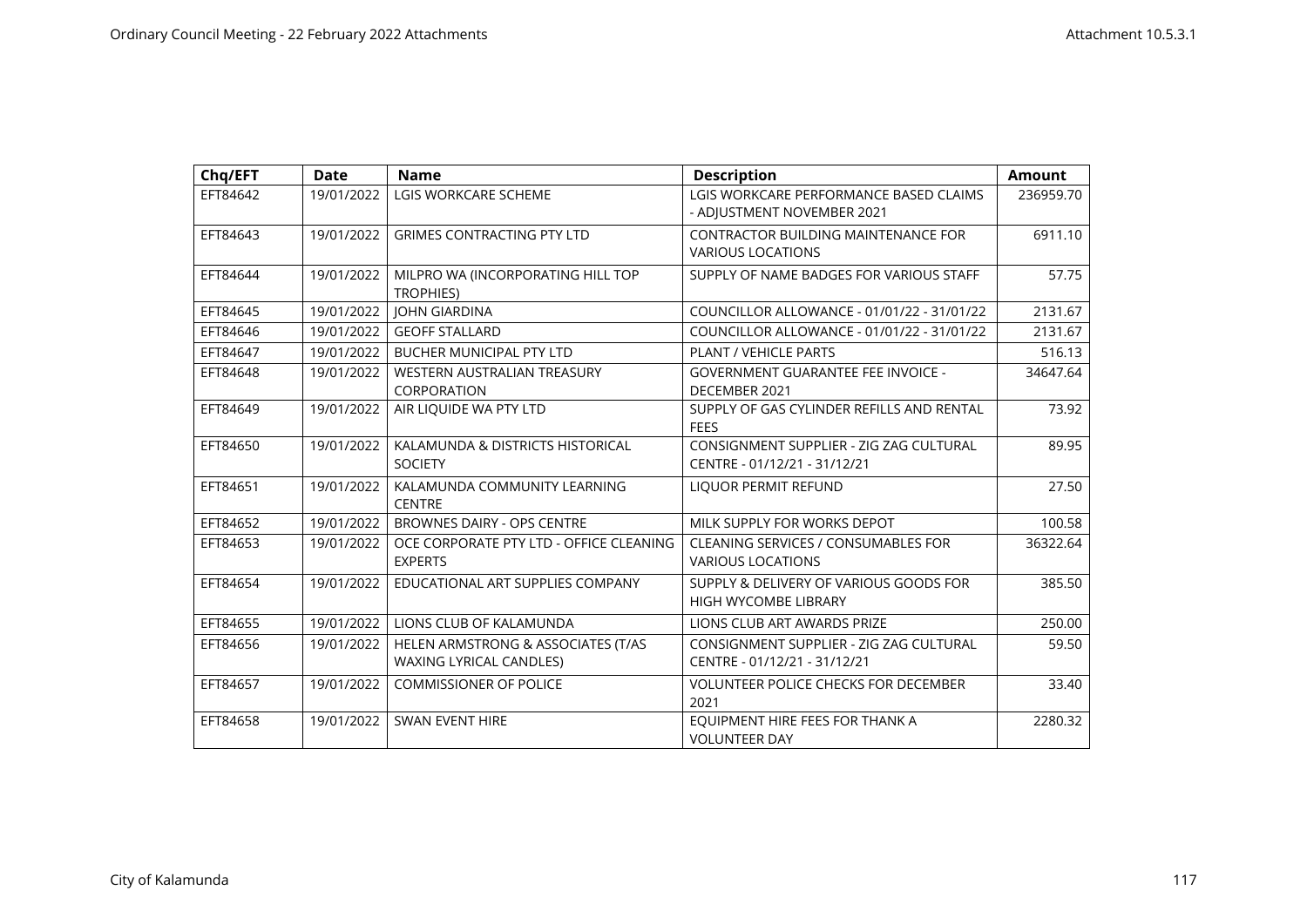| Chq/EFT  | <b>Date</b> | <b>Name</b>                                                                       | <b>Description</b>                                                                                                                            | <b>Amount</b> |
|----------|-------------|-----------------------------------------------------------------------------------|-----------------------------------------------------------------------------------------------------------------------------------------------|---------------|
| EFT84659 | 19/01/2022  | HAWLEY'S BOBCAT SERVICE                                                           | PLANT EQUIPMENT AND OPERATOR HIRE FOR<br><b>VARIOUS LOCATIONS</b>                                                                             | 6031.85       |
| EFT84660 | 19/01/2022  | CHILDRENS BOOK COUNCIL OF AUSTRALIA -<br><b>WA BRANCH</b>                         | ANNUAL MEMBERSHIP TO CHILDREN'S BOOK<br>COUNCIL OF AUSTRALIA WA BRANCH                                                                        | 75.00         |
| EFT84661 | 19/01/2022  | DEPARTMENT OF FIRE AND EMERGENCY<br>SERVICES (DFES)                               | 50% COST SHARING FOR THE COMMUNITY FIRE<br>MANAGER FOR THE PERIOD 01/10 - 3/12/21 AS<br>PER THE MOU BETWEEN DFES AND THE CITY OF<br>KALAMUNDA | 22544.53      |
| EFT84662 | 19/01/2022  | ACCESS ICON PTY LTD T/A CASCADA                                                   | DRAINAGE SUPPLIES FOR VARIOUS LOCATIONS                                                                                                       | 4393.37       |
| EFT84663 | 19/01/2022  | <b>ANNA HAMERSLEY</b>                                                             | CONSIGNMENT SUPPLIER - ZIG ZAG CULTURAL<br>CENTRE - 01/12/21 - 31/12/21                                                                       | 66.15         |
| EFT84664 | 19/01/2022  | ASHTON ADMOR PTY LTD                                                              | EVENT OPERATIONS CARAVAN                                                                                                                      | 165.00        |
| EFT84665 | 19/01/2022  | <b>HILL TOP GROUP PTY</b>                                                         | <b>CONTRACTOR BUILDING MAINTENANCE FOR</b><br>ASBESTOS REMOVAL AT THE PSTOL CLUB                                                              | 11171.05      |
| EFT84666 | 19/01/2022  | <b>BUILDING COMMISSION - DEPARTMENT OF</b><br>MINES, INDUSTRY REGULATION & SAFETY | <b>BUILDING LEVY - DECEMBER 2021</b>                                                                                                          | 24075.58      |
| EFT84667 | 19/01/2022  | INSTITUTE OF PUBLIC WORKS ENGINEERING<br><b>AUSTRALIA WA</b>                      | WA DIVISION MEMBERSHIP RENEWAL FOR 1<br>STAFF MEMBER - 1/2/2022 - 31/12/2022                                                                  | 319.00        |
| EFT84668 | 19/01/2022  | <b>MOIRA A COURT</b>                                                              | CONSIGNMENT SUPPLIER - ZIG ZAG CULTURAL<br>CENTRE - 01/12/21 - 31/12/21                                                                       | 11.20         |
| EFT84669 | 19/01/2022  | HAYS SPECIALIST RECRUITMENT (AUSTRALIA)<br>PTY LTD                                | HIRE OF TEMPORARY STAFF FOR ADMIN / DEPOT                                                                                                     | 14460.10      |
| EFT84670 | 19/01/2022  | ENGIE MECHANICAL SERVICES AUSTRALIA<br>PTY LTD                                    | AIRCONDITIONING MAINTENANCE / REPAIRS<br><b>FOR VARIOUS LOCATIONS</b>                                                                         | 1127.64       |
| EFT84671 | 19/01/2022  | SUSAN (SUE) BILICH                                                                | COUNCILLOR ALLOWANCE - 01/01/22 - 31/01/22                                                                                                    | 2231.67       |
| EFT84672 | 19/01/2022  | KANYANA WILDLIFE REHABILITION CENTRE<br><b>INC</b>                                | CONSIGNMENT SUPPLIER - ZIG ZAG CULTURAL<br>CENTRE - 01/12/21 - 31/12/21                                                                       | 585.60        |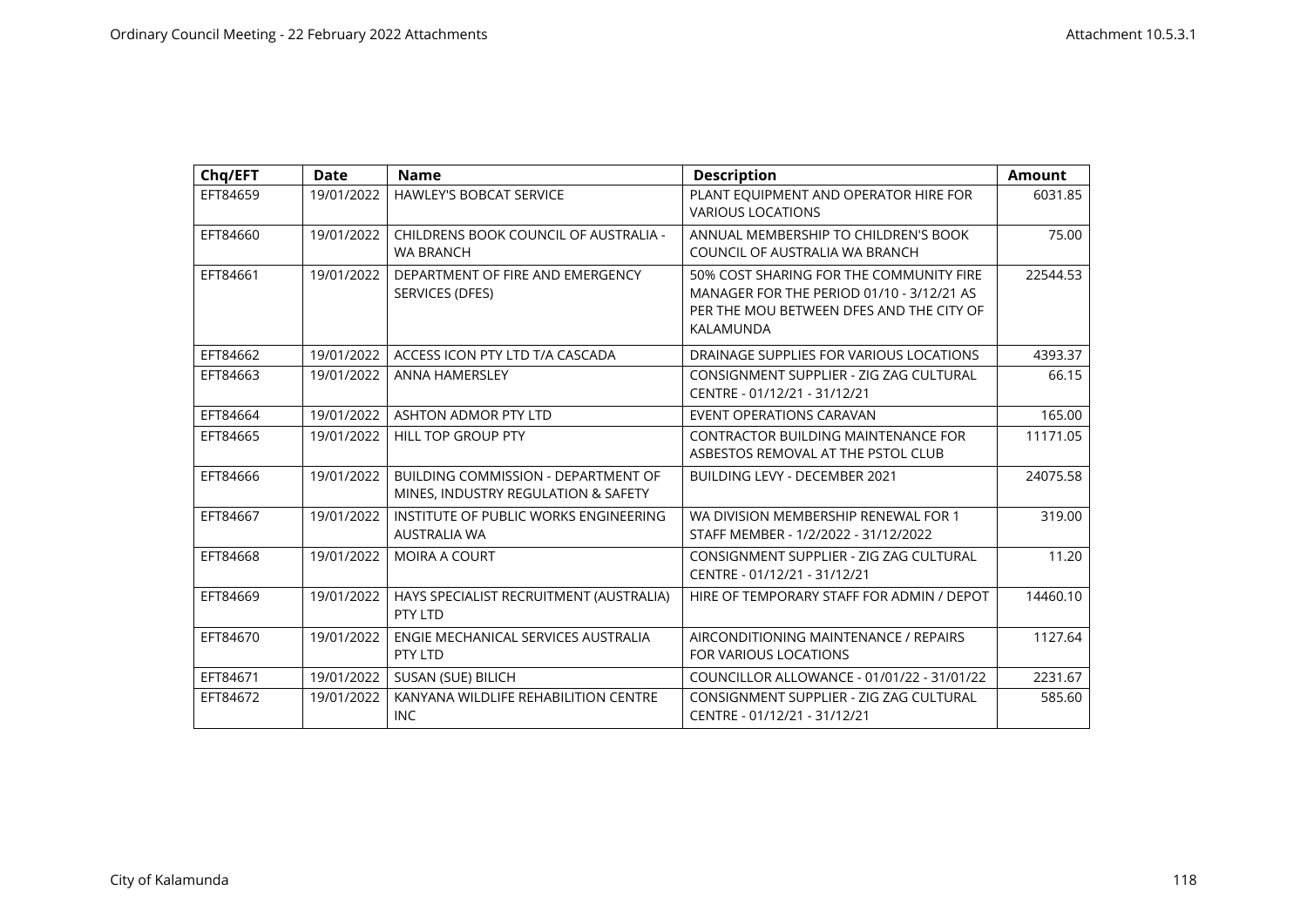| Chq/EFT  | <b>Date</b> | <b>Name</b>                                           | <b>Description</b>                                                                                                                                 | <b>Amount</b> |
|----------|-------------|-------------------------------------------------------|----------------------------------------------------------------------------------------------------------------------------------------------------|---------------|
| EFT84673 | 19/01/2022  | DEPARTMENT OF TRANSPORT                               | DISCLOSURE OF INFORMATION FEES FOR<br>DECEMBER 2021                                                                                                | 43.40         |
| EFT84674 | 19/01/2022  | <b>BROOKE O'DONNELL</b>                               | COUNCILLOR ALLOWANCE - 01/01/22 - 31/01/22                                                                                                         | 3551.59       |
| EFT84675 | 19/01/2022  | UNDERGROUND POWER DEVELOPMENT                         | CLAIM 1 - ELECTRICAL DESIGN FOR SIGNALISED<br>PEDESTRIAN CROSSING CANNING ROAD<br>KALAMUNDA                                                        | 11858.00      |
| EFT84676 | 19/01/2022  | <b>MARGARET THOMAS</b>                                | COUNCILLOR ALLOWANCE - 01/01/22 - 31/01/22                                                                                                         | 8171.09       |
| EFT84677 | 19/01/2022  | <b>RETECH RUBBER</b>                                  | RUBBER SOFTFALL REPAIR AT STIRK PARK                                                                                                               | 324.50        |
| EFT84678 | 19/01/2022  | SIFTING SANDS                                         | EMERGENCY SAND CLEAN AT ELMORE WAY<br><b>PARK</b>                                                                                                  | 528.00        |
| EFT84679 | 19/01/2022  | <b>CABLE LOCATES &amp; CONSULTING</b>                 | <b>LOCATION SERVICES FOR VARIOUS AREAS</b>                                                                                                         | 525.80        |
| EFT84680 | 19/01/2022  | ELECTRICITY NETWORKS CORP T/A WESTERN<br><b>POWER</b> | DESIGN OF STREET LIGHTING IN BRENDA ROAD<br>BY WESTERN POWER SOLE SUPPLIER. MP200649<br>BRENDA RD MAIDA VALE WA 6057. DESIGN FEE-<br>WS-204723Z4V7 | 1320.00       |
| EFT84681 | 19/01/2022  | <b>WOOLWORTHS GROUP LIMITED</b>                       | <b>GROCERY SUPPLIES</b>                                                                                                                            | 249.25        |
| EFT84682 | 19/01/2022  | <b>EASTERN REGION SECURITY</b>                        | SECURITY SERVICES TO VARIOUS LOCATIONS                                                                                                             | 9543.85       |
| EFT84683 | 19/01/2022  | <b>GLENDA DAWN CHARLTON (PODIATRY)</b>                | PODIATRY SERVICES AT JACK HEALEY CENTRE                                                                                                            | 546.96        |
| EFT84684 | 19/01/2022  | <b>EASIFLEET MANAGEMENT</b>                           | STAFF CONTRIBUTIONS TO NOVATED LEASES                                                                                                              | 7783.18       |
| EFT84685 | 19/01/2022  | <b>TOM CAIRNS</b>                                     | CONSIGNMENT SUPPLIER - ZIG ZAG CULTURAL<br>CENTRE - 01/12/21 - 31/12/21                                                                            | 2.80          |
| EFT84686 | 19/01/2022  | SHIRLEY SPENCER                                       | CONSIGNMENT SUPPLIER - ZIG ZAG CULTURAL<br>CENTRE - 01/12/21 - 31/12/21                                                                            | 432.60        |
| EFT84687 | 19/01/2022  | MULTILEC ENGINEERING                                  | <b>OUARTERLY SERVICING &amp; TESTING OF LIFTS AT</b><br><b>HARTFIELD PARK REECREATION CENTRE</b>                                                   | 657.95        |
| EFT84688 | 19/01/2022  | SANDPATCH STUDIOS                                     | CONSIGNMENT SUPPLIER - ZIG ZAG CULTURAL<br>CENTRE - 01/12/21 - 31/12/21                                                                            | 80.50         |
| EFT84689 | 19/01/2022  | DRAINFLOW SERVICES PTY LTD                            | CLEANING / MAINTAINING STORM WATER<br>DRAINS AT VARIOUS LOCATIONS                                                                                  | 10098.00      |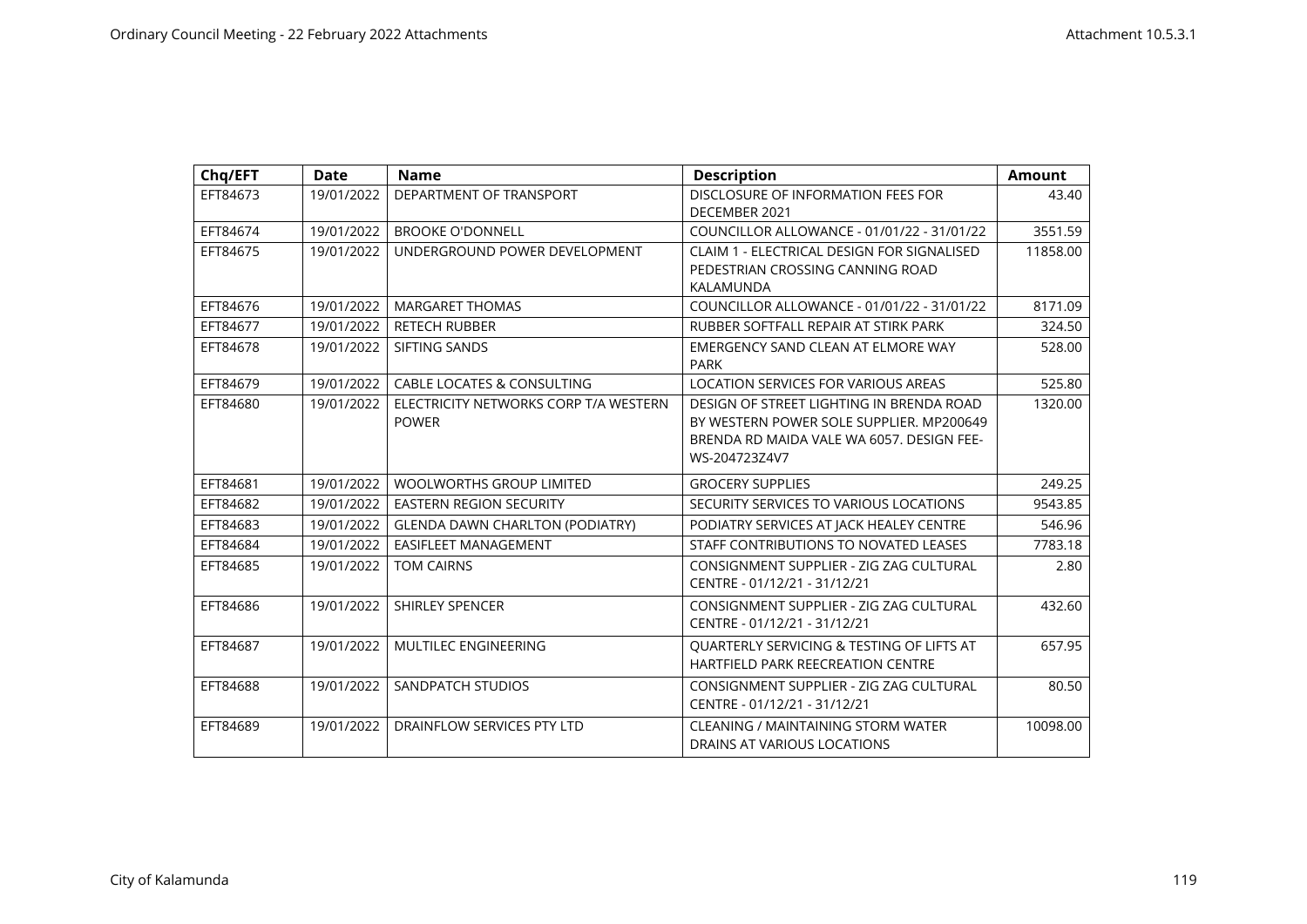| Chq/EFT  | <b>Date</b> | <b>Name</b>                        | <b>Description</b>                                                               | <b>Amount</b> |
|----------|-------------|------------------------------------|----------------------------------------------------------------------------------|---------------|
| EFT84690 | 19/01/2022  | ANNE O'LEARY                       | CONSIGNMENT SUPPLIER - ZIG ZAG CULTURAL<br>CENTRE - 01/12/21 - 31/12/21          | 64.40         |
| EFT84691 | 19/01/2022  | NORAFIZA MOHD ZAIT                 | <b>HALL BOND REFUND</b>                                                          | 300.00        |
| EFT84692 | 19/01/2022  | CDEL DESIGNS (CHERYL DEL BORRELLO) | CONSIGNMENT SUPPLIER - ZIG ZAG CULTURAL<br>CENTRE - 01/12/21 - 31/12/21          | 12.60         |
| EFT84693 | 19/01/2022  | <b>DYLAN O'CONNOR</b>              | COUNCILLOR ALLOWANCE - 01/01/22 - 31/01/22                                       | 2231.67       |
| EFT84694 | 19/01/2022  | <b>JOHANNA LARKIN ART</b>          | CONSIGNMENT SUPPLIER - ZIG ZAG CULTURAL<br>CENTRE - 01/12/21 - 31/12/21          | 37.80         |
| EFT84695 | 19/01/2022  | CONTRAFLOW                         | <b>TRAFFIC MANAGEMENT FOR VARIOUS</b><br><b>LOCATIONS</b>                        | 2268.40       |
| EFT84696 | 19/01/2022  | <b>CHRISTINE VITLER</b>            | CONSIGNMENT SUPPLIER - ZIG ZAG CULTURAL<br>CENTRE - 01/12/21 - 31/12/21          | 18.90         |
| EFT84697 | 19/01/2022  | <b>NANCY GILLESPIE</b>             | CONSIGNMENT SUPPLIER - ZIG ZAG CULTURAL<br>CENTRE - 01/12/21 - 31/12/21          | 21.00         |
| EFT84698 | 19/01/2022  | <b>BEAVER TREE SERVICES</b>        | <b>GENERAL TREE SERVICES / UNDER POWERLINES</b><br>PRUNING FOR VARIOUS LOCATIONS | 79083.99      |
| EFT84699 | 19/01/2022  | WEST-SURE GROUP PTY LTD            | CASH IN TRANSIT DECEMBER 2021                                                    | 1341.45       |
| EFT84700 | 19/01/2022  | <b>DONNA JEBB</b>                  | CONSIGNMENT SUPPLIER - ZIG ZAG CULTURAL<br>CENTRE - 01/12/21 - 31/12/21          | 5.60          |
| EFT84701 | 19/01/2022  | <b>CLEANAWAY CO PTY LTD</b>        | COLLECTION AND DISPOSAL OF CHEMICAL /<br><b>PAINT WASTES</b>                     | 132.28        |
| EFT84702 | 19/01/2022  | <b>KARIN HOTCHKIN</b>              | CONSIGNMENT SUPPLIER - ZIG ZAG CULTURAL<br>CENTRE - 01/12/21 - 31/12/21          | 136.15        |
| EFT84703 | 19/01/2022  | <b>ALISON MULCAHY</b>              | CONSIGNMENT SUPPLIER - ZIG ZAG CULTURAL<br>CENTRE - 01/12/21 - 31/12/21          | 50.40         |
| EFT84704 | 19/01/2022  | THE GOOD GUYS                      | <b>ELECTRICAL SUPPLIES</b>                                                       | 341.90        |
| EFT84705 | 19/01/2022  | THE PETAL PRESS                    | CONSIGNMENT SUPPLIER - ZIG ZAG CULTURAL<br>CENTRE - 01/12/21 - 31/12/21          | 87.50         |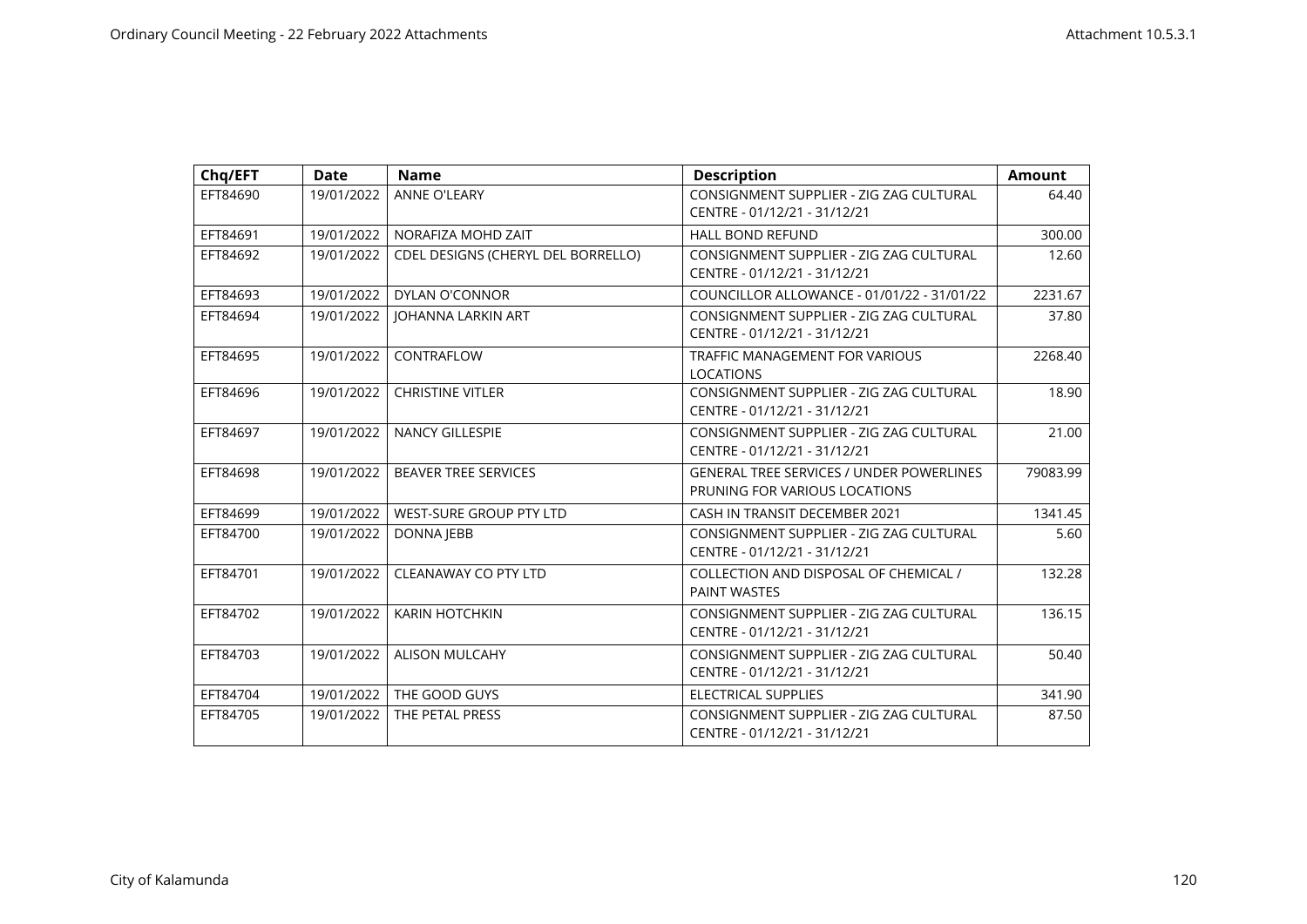| Chq/EFT  | <b>Date</b> | <b>Name</b>                                 | <b>Description</b>                                                      | <b>Amount</b> |
|----------|-------------|---------------------------------------------|-------------------------------------------------------------------------|---------------|
| EFT84706 | 19/01/2022  | <b>BOONADOO</b>                             | CONSIGNMENT SUPPLIER - ZIG ZAG CULTURAL<br>CENTRE - 01/12/21 - 31/12/21 | 84.00         |
| EFT84707 | 19/01/2022  | <b>SARAH KEIRLE</b>                         | CONSIGNMENT SUPPLIER - ZIG ZAG CULTURAL<br>CENTRE - 01/12/21 - 31/12/21 | 81.90         |
| EFT84708 | 19/01/2022  | <b>WILD BY NATURE</b>                       | PUBLIC ART COMMISSION AT KALAMUNDA<br><b>COMMUNITY CENTRE</b>           | 11000.00      |
| EFT84709 | 19/01/2022  | <b>CLAIRE O'NEILL - CLAIRE'S EMBROIDERY</b> | CONSIGNMENT SUPPLIER - ZIG ZAG CULTURAL<br>CENTRE - 01/12/21 - 31/12/21 | 60.20         |
| EFT84710 | 19/01/2022  | <b>IAN MOSS</b>                             | CONSIGNMENT SUPPLIER - ZIG ZAG CULTURAL<br>CENTRE - 01/12/21 - 31/12/21 | 49.00         |
| EFT84711 | 19/01/2022  | AROUNDABOUT GARDENING SERVICES              | <b>VERGE / GARDEN MAINTENANCE FOR VARIOUS</b><br><b>LOCATIONS</b>       | 1100.00       |
| EFT84712 | 19/01/2022  | PETER FALCONER                              | CONSIGNMENT SUPPLIER - ZIG ZAG CULTURAL<br>CENTRE - 01/12/21 - 31/12/21 | 6.30          |
| EFT84713 | 19/01/2022  | <b>IANICE PITTMAN</b>                       | CONSIGNMENT SUPPLIER - ZIG ZAG CULTURAL<br>CENTRE - 01/12/21 - 31/12/21 | 26.95         |
| EFT84714 | 19/01/2022  | <b>JANELLE SEWELL</b>                       | COUNCILLOR ALLOWANCE - 01/01/22 - 31/01/22                              | 2231.67       |
| EFT84715 | 19/01/2022  | SAFE T CARD AUSTRALIA PTY LTD               | <b>MONTHLY MONITORING CHARGES FOR</b><br><b>VARIOUS LOCATIONS</b>       | 132.00        |
| EFT84716 | 19/01/2022  | <b>RAYMOND SCOTT</b>                        | <b>CROSSOVER CONTRIBUTION</b>                                           | 428.00        |
| EFT84717 | 19/01/2022  | <b>MARY FORWARD</b>                         | CONSIGNMENT SUPPLIER - ZIG ZAG CULTURAL<br>CENTRE - 01/12/21 - 31/12/21 | 40.95         |
| EFT84718 | 19/01/2022  | <b>FOXTEL</b>                               | MONTHLY SUBSCRIPTION FEE - JANUARY 2022                                 | 210.00        |
| EFT84719 | 19/01/2022  | HANDS-ON INFECTION CONTROL                  | <b>HEPATITIS VACCINATION SUPPLIES FOR STAFF</b><br><b>MEMBERS</b>       | 29.70         |
| EFT84720 | 19/01/2022  | <b>MARY CANNON</b>                          | COUNCILLOR ALLOWANCE - 01/01/22 - 31/01/22                              | 2231.67       |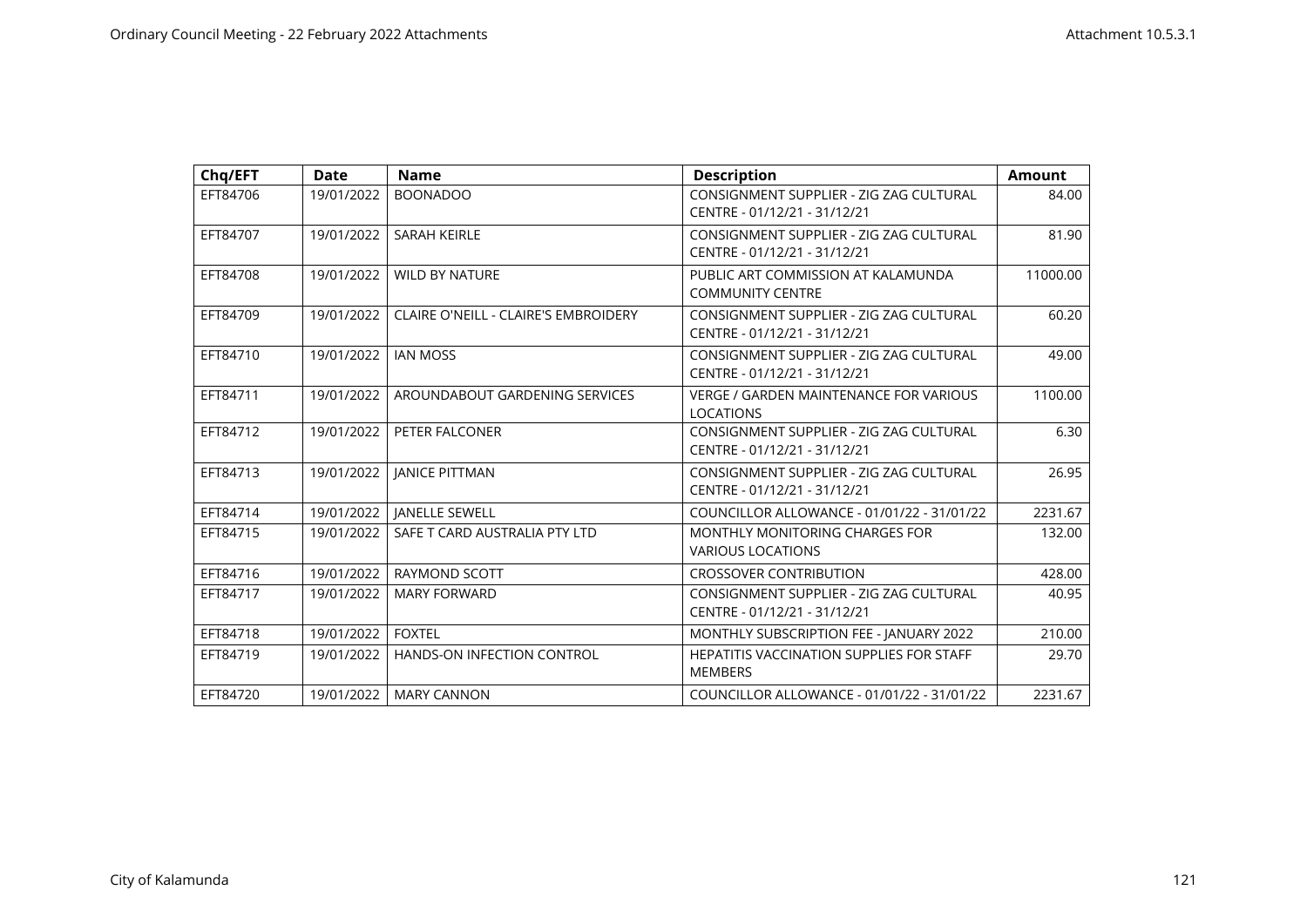| Chq/EFT  | <b>Date</b> | <b>Name</b>                     | <b>Description</b>                                                                                                                                                                                                                                                                                                                                                                                                                                                                                                                                                                                                                                                     | <b>Amount</b> |
|----------|-------------|---------------------------------|------------------------------------------------------------------------------------------------------------------------------------------------------------------------------------------------------------------------------------------------------------------------------------------------------------------------------------------------------------------------------------------------------------------------------------------------------------------------------------------------------------------------------------------------------------------------------------------------------------------------------------------------------------------------|---------------|
| EFT84721 | 19/01/2022  | KALAMUNDA ELECTRICS             | 1 ELECTRICAL REPAIRS / MAINTENANCE FOR<br><b>VARIOUS LOCATIONS</b><br>2 SUPPLY & INSTALL DISABLED ACCESS BBO &<br>PATH AT STIRK PARK<br>3 SUPPLY AT VARIOUS LOCATIONS WITH<br>THERMAL OMAGING TO SWITCHBOARD<br>4 CARRY OUT COMPLIANCE TESTING AT<br><b>VARIOUS LOCATIONS</b><br>5 INSPECT & REPLACE NONCOMPLIANT POLE<br>FOUND DEFECTIVE BY WESTERN POWER<br>6 DISCONNECTION & RECONNECTION OF<br>EXISTING SERVICES & REQUIRED UPGRADES TO<br>MAKE COMPLIANT ST HARTFIELD PARK<br>7 PROGRESS CLAIM 1 FOR MAIDA VALE RESERVE<br><b>MASTER PLAN</b><br>8 SUPPLY NEW ELECTRICAL ENGINEERING<br>DRAWING FOR THE SWITCHBOARD UPGRADE AT<br><b>WOODLUPINE FAMILY CENTRE</b> | 121308.25     |
| EFT84722 | 19/01/2022  | THE ARTFUL FLOWE - FELICIA LOWE | CONSIGNMENT SUPPLIER - ZIG ZAG CULTURAL<br>CENTRE - 01/12/21 - 31/12/21                                                                                                                                                                                                                                                                                                                                                                                                                                                                                                                                                                                                | 34.65         |
| EFT84723 | 19/01/2022  | AAAC TOWING PTY LTD             | <b>TOWING SERVICES FEES</b>                                                                                                                                                                                                                                                                                                                                                                                                                                                                                                                                                                                                                                            | 374.00        |
| EFT84724 | 19/01/2022  | <b>DAVID GREEN</b>              | CONSIGNMENT SUPPLIER - ZIG ZAG CULTURAL<br>CENTRE - 01/12/21 - 31/12/21                                                                                                                                                                                                                                                                                                                                                                                                                                                                                                                                                                                                | 70.00         |
| EFT84725 | 19/01/2022  | <b>JOSHILA JOSE</b>             | <b>HALL &amp; KEY BOND REFUND</b>                                                                                                                                                                                                                                                                                                                                                                                                                                                                                                                                                                                                                                      | 1050.00       |
| EFT84726 | 19/01/2022  | <b>CHRISSIE BATTISTESSA</b>     | <b>RATES REFUND</b>                                                                                                                                                                                                                                                                                                                                                                                                                                                                                                                                                                                                                                                    | 373.31        |
| EFT84727 | 19/01/2022  | SANDRA A HALL                   | CONSIGNMENT SUPPLIER - ZIG ZAG CULTURAL<br>CENTRE - 01/12/21 - 31/12/21                                                                                                                                                                                                                                                                                                                                                                                                                                                                                                                                                                                                | 15.05         |
| EFT84728 | 19/01/2022  | ANDREW OSENTON                  | COUNCILLOR ALLOWANCE - 01/01/22 - 31/01/22                                                                                                                                                                                                                                                                                                                                                                                                                                                                                                                                                                                                                             | 2231.67       |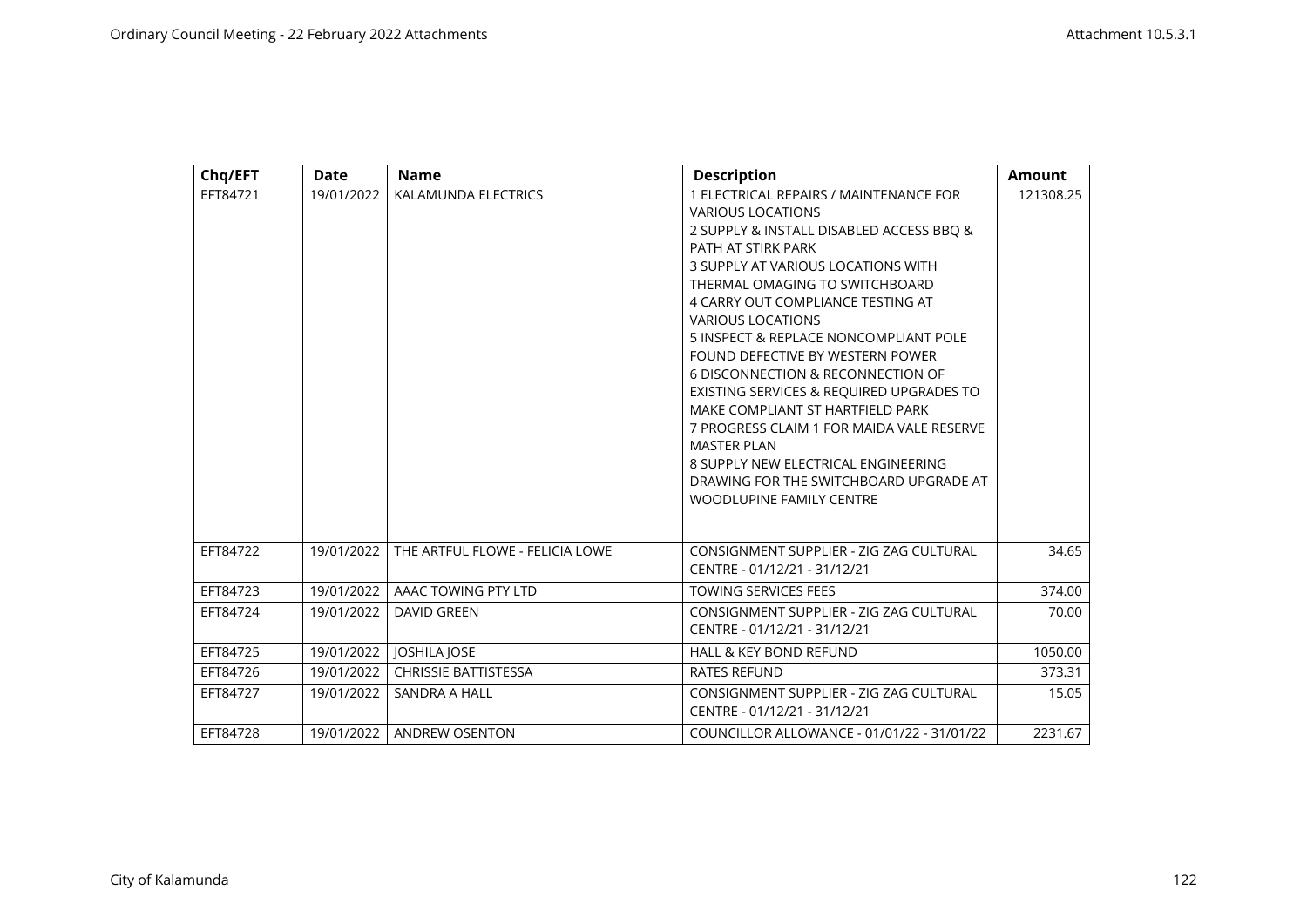| Chq/EFT  | Date       | <b>Name</b>                         | <b>Description</b>                                                            | <b>Amount</b> |
|----------|------------|-------------------------------------|-------------------------------------------------------------------------------|---------------|
| EFT84729 | 19/01/2022 | <b>MAVIS PASKULICH</b>              | CONSIGNMENT SUPPLIER - ZIG ZAG CULTURAL<br><b>CENTRE -</b>                    | 143.50        |
| EFT84730 | 19/01/2022 | THE ESTHER FOUNDATION - CONSIGNMENT | SALE OF ARTWORK - RECOVERING MADNESS -<br><b>ESTHER FOUNDATION EXHIBITION</b> | 300.00        |
| EFT84731 | 19/01/2022 | OFF PEN PUBLISHING - BETH BAKER     | CONSIGNMENT SUPPLIER - ZIG ZAG CULTURAL<br>CENTRE - 01/12/21 - 31/12/21       | 84.00         |
| EFT84732 | 19/01/2022 | <b>KELLY M TWARTZ</b>               | DOG STERILISATION FEE REFUND                                                  | 150.00        |
| EFT84733 | 19/01/2022 | <b>BALLIGART - HELEN LOCK</b>       | CONSIGNMENT SUPPLIER - ZIG ZAG CULTURAL<br>CENTRE - 01/12/21 - 31/12/21       | 52.85         |
| EFT84734 | 19/01/2022 | <b>FLEETCARE PTY LTD</b>            | STAFF CONTRIBUTIONS TO NOVATED LEASES                                         | 9027.05       |
| EFT84735 | 19/01/2022 | PETER WEBB                          | CONSIGNMENT SUPPLIER - ZIG ZAG CULTURAL<br>CENTRE - 01/12/21 - 31/12/21       | 22.96         |
| EFT84736 | 19/01/2022 | <b>IRENE YOUNG</b>                  | CONSIGNMENT SUPPLIER - ZIG ZAG CULTURAL<br>CENTRE - 01/12/21 - 31/12/21       | 36.40         |
| EFT84737 | 19/01/2022 | NICKY WINTER - KASZAZZ IN KALAMUNDA | CONSIGNMENT SUPPLIER - ZIG ZAG CULTURAL<br>CENTRE - 01/12/21 - 31/12/21       | 84.00         |
| EFT84738 | 19/01/2022 | <b>TOUHIDUR RAHMAN</b>              | DOG STERILISATION FEE REFUND - DL6093                                         | 150.00        |
| EFT84739 | 19/01/2022 | THE LUCKY CHARM                     | NEWSPAPERS / MAGAZINES SUPPLIES FOR<br>KALAMUNDA LIBRARY & ADMIN              | 56.99         |
| EFT84740 | 19/01/2022 | <b>FOREST FAERY APOTHECARY</b>      | CONSIGNMENT SUPPLIER - ZIG ZAG CULTURAL<br>CENTRE - 01/12/21 - 31/12/21       | 76.30         |
| EFT84741 | 19/01/2022 | RAJAN GURUNATHAN                    | <b>RATES REFUND</b>                                                           | 585.64        |
| EFT84742 | 19/01/2022 | SEATADVISOR PTY LTD                 | TICKET SALES, SEAT ADVISOR/ TICKET SEARCH                                     | 397.38        |
| EFT84743 | 19/01/2022 | <b>FRAMES OF THE FOREST</b>         | CONSIGNMENT SUPPLIER - ZIG ZAG CULTURAL<br>CENTRE - 01/12/21 - 31/12/21       | 54.60         |
| EFT84744 | 19/01/2022 | JOBY KUNNATHUKUZHIYIL JOSEPH        | <b>HALL &amp; KEY BOND REFUND</b>                                             | 1050.00       |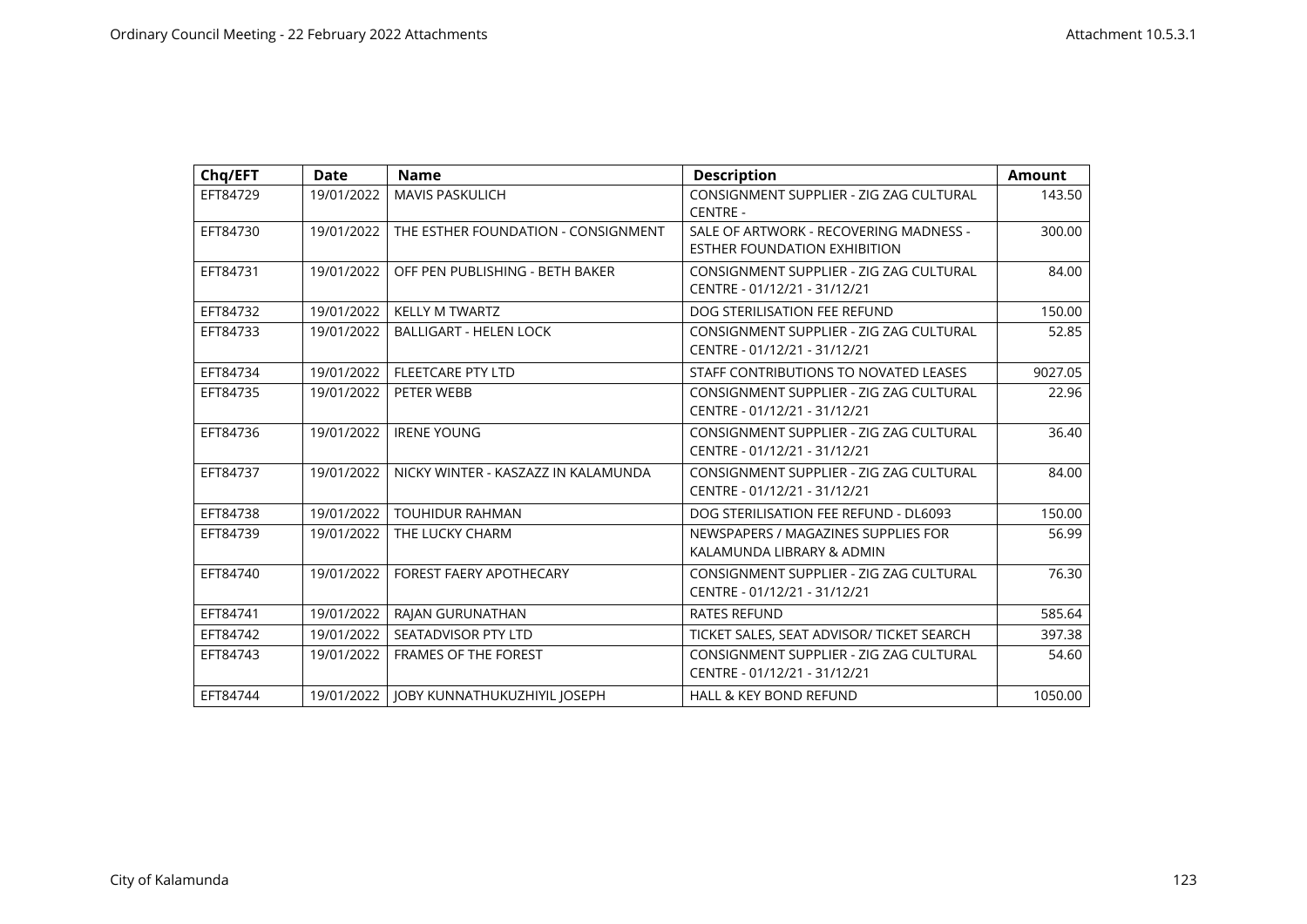| Chq/EFT  | <b>Date</b> | <b>Name</b>                                                      | <b>Description</b>                                                                                                                                                      | <b>Amount</b> |
|----------|-------------|------------------------------------------------------------------|-------------------------------------------------------------------------------------------------------------------------------------------------------------------------|---------------|
| EFT84745 | 19/01/2022  | PROJECT ENGINEERING (WA) PTY LTD                                 | RECOMMISSIONING OF THE HARTFIELD PARK<br>MANAGED AQUIFER RECHARGE INJECTION<br>VALVE FOR THE 2021 WINTER SEASON                                                         | 495.00        |
| EFT84746 | 19/01/2022  | <b>SECURE PAY</b>                                                | WEB PAYMENTS, SEAT ADVISOR PRICING.<br>TRANSACTION FEE. WITHOUT FRAUDGUARD                                                                                              | 1.60          |
| EFT84747 | 19/01/2022  | ROSEMARY (ROSE) HANCOCK                                          | CONSIGNMENT SUPPLIER - ZIG ZAG CULTURAL<br>CENTRE - 01/12/21 - 31/12/21                                                                                                 | 3.43          |
| EFT84748 | 19/01/2022  | <b>QUALITY PRESS</b>                                             | PRINTING OF BROCHURES / POSTERS /<br>SIGNAGES FOR VARIOUS LOCATIONS                                                                                                     | 306.90        |
| EFT84749 | 19/01/2022  | <b>CASSANDRA RABBITT</b>                                         | <b>GROUP FITNESS MULTI PASS MINUS ADMIN FEE</b><br><b>REFUND</b>                                                                                                        | 86.60         |
| EFT84750 | 19/01/2022  | <b>HELLO PERTH</b>                                               | HELLO PERTH-PERTH HILLS MAP-PHVC LISTING                                                                                                                                | 605.00        |
| EFT84751 | 19/01/2022  | <b>CLEARTECH WASTE MANAGEMENT PTY LTD</b>                        | DISPOSAL OF HAZARDOUS WASTE AT<br><b>WALLISTON TRANSFER STATION</b>                                                                                                     | 2413.68       |
| EFT84752 | 19/01/2022  | <b>TREASURES OF AUSTRALIA</b>                                    | CONSIGNMENT SUPPLIER - ZIG ZAG CULTURAL<br>CENTRE - 01/12/21 - 31/12/21                                                                                                 | 223.44        |
| EFT84753 | 19/01/2022  | BRETT DAVID INVESTMENTS PTY LTD T/A<br>SUCCESSFUL PROJECTS       | CENTRAL MALL PROJECT MANAGEMENT<br>SERVICES FEES & VARIATION REQUEST # 2<br>PROJECT MANAGEMENT & SUPER<br>INTENDENDENT SERVICES AT KALAMUNDA<br><b>COMMUNITY CENTRE</b> | 20349.45      |
| EFT84754 | 19/01/2022  | <b>CRISTY BURNE</b>                                              | SCHOOL HOLIDAY EVENT - AUTHOR VISIT<br><b>FORRESTFIELD LIBRARY</b>                                                                                                      | 575.00        |
| EFT84755 | 19/01/2022  | SPICK AND SPAN COMMERCIAL PROPERTY<br><b>MAINTENANCE PTY LTD</b> | <b>CLEANING SERVICES &amp; CONSUMABLES FOR</b><br><b>VARIOUS LOCATIONS</b>                                                                                              | 12059.28      |
| EFT84756 | 19/01/2022  | <b>ENTIRE FIRE MANAGEMENT</b>                                    | FIREBREAK MAINTENANCE AT VARIOUS<br><b>LOCATIONS</b>                                                                                                                    | 12254.00      |
| EFT84757 | 19/01/2022  | RELATIONSHIPS AUSTRALIA WA INC                                   | EMPLOYMENT ASSISTANCE PROGRAM SESSIONS                                                                                                                                  | 5434.00       |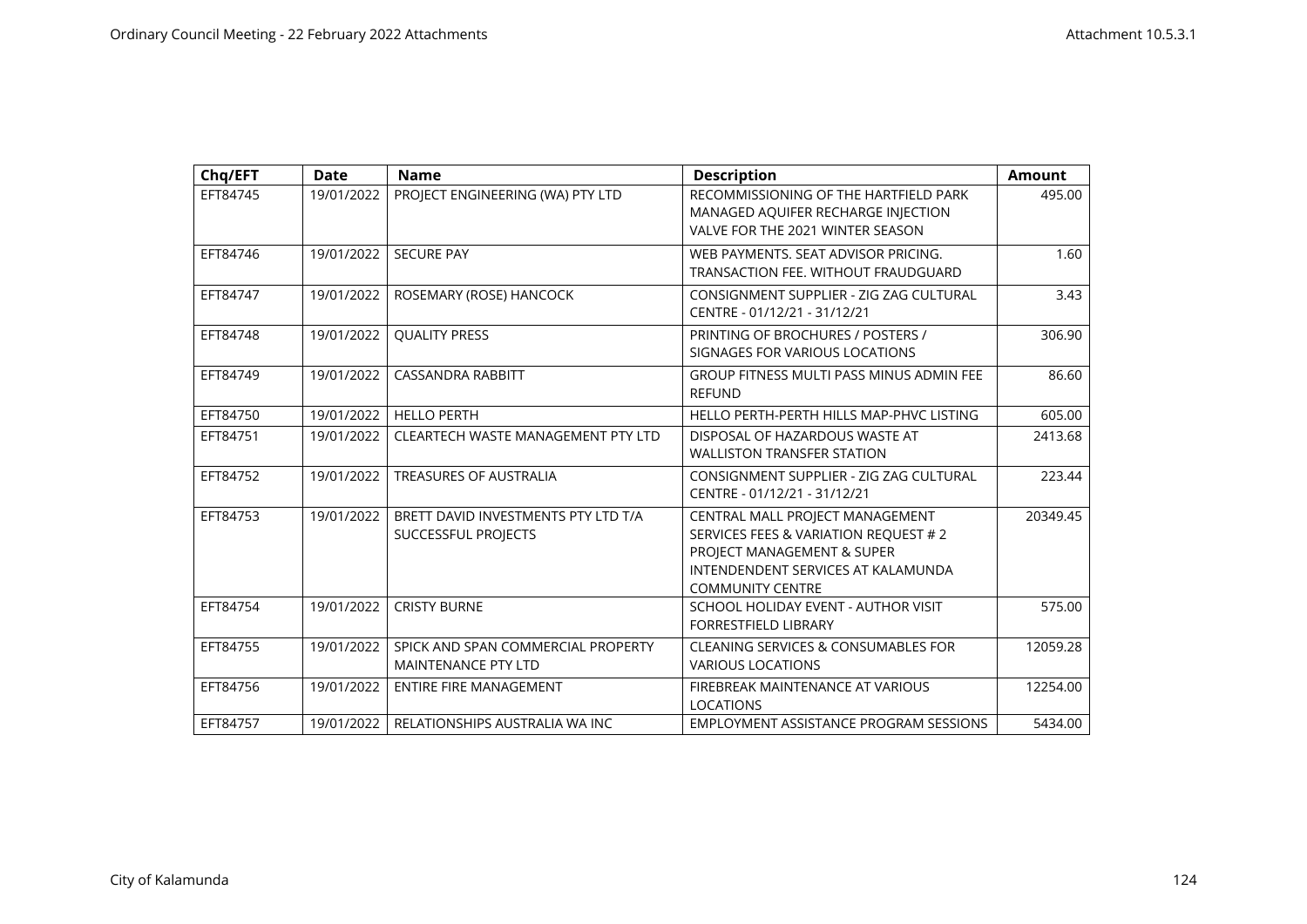| Chq/EFT  | <b>Date</b> | <b>Name</b>                                        | <b>Description</b>                                                                                           | <b>Amount</b> |
|----------|-------------|----------------------------------------------------|--------------------------------------------------------------------------------------------------------------|---------------|
| EFT84758 | 19/01/2022  | WARR INVESTMENTS No.4 PTY LTD (ACN 145<br>819 254) | <b>RATES REFUND</b>                                                                                          | 778.08        |
| EFT84759 | 19/01/2022  | SALLY EDMONDS ART                                  | CONSIGNMENT SUPPLIER - ZIG ZAG CULTURAL<br>CENTRE - 01/12/21 - 31/12/21                                      | 84.00         |
| EFT84760 | 19/01/2022  | TERRI HILL T/A ABLAZE GLASS STUDIO                 | CONSIGNMENT SUPPLIER - ZIG ZAG CULTURAL<br>CENTRE - 01/12/21 - 31/12/21                                      | 52.50         |
| EFT84761 | 19/01/2022  | DOWSING GROUP PTY LTD                              | SUPPLY & LAY CONCRETE PATHWAYS,<br>MAINTENANCE & MISC WORKS AT VARIOUS<br><b>LOCATIONS</b>                   | 32832.19      |
| EFT84762 | 19/01/2022  | <b>2TONE AUTO DETAILING</b>                        | CLEANING AND DETAILING OF THE CITY'S<br><b>VEHICLES AS REQUIRED</b>                                          | 240.00        |
| EFT84763 | 19/01/2022  | <b>ALASTAIR TAYLOR</b>                             | CONSIGNMENT SUPPLIER - ZIG ZAG CULTURAL<br>CENTRE - 01/12/21 - 31/12/21                                      | 4.06          |
| EFT84764 | 19/01/2022  | NYUNGAR.COM ( NEVILLE COLLARD )                    | INDIGENOUS SMOKING CEREMONY FOR THE<br>CENTRAL WALL COMMENCEMENT OF WORKS<br>(SOD) EVENT - 10TH JANUARY 2022 | 400.00        |
| EFT84765 | 19/01/2022  | <b>EMPLOYEECONNECT PTY LTD</b>                     | MONTHLY SOFTWARE AND SERVICE - DECEMBER<br>2021                                                              | 2987.42       |
| EFT84766 | 19/01/2022  | SERPENTINE SPRING WATER                            | SPRING WATER SUPPLIES FOR ZIG ZAG<br><b>CULTURAL CENTRE</b>                                                  | 42.00         |
| EFT84767 | 19/01/2022  | <b>MAHARI</b>                                      | CONSIGNMENT SUPPLIER - ZIG ZAG CULTURAL<br>CENTRE - 01/12/21 - 31/12/21                                      | 84.00         |
| EFT84768 | 19/01/2022  | MONIQUE RAE ROBERTSON                              | <b>RATES REFUND</b>                                                                                          | 368.52        |
| EFT84769 | 19/01/2022  | <b>CORRINA COLEMAN</b>                             | CONSIGNMENT SUPPLIER - ZIG ZAG CULTURAL<br>CENTRE - 01/12/21 - 31/12/21                                      | 15.33         |
| EFT84770 | 19/01/2022  | <b>STUDIO SHEVA</b>                                | CONSIGNMENT SUPPLIER - ZIG ZAG CULTURAL<br>CENTRE - 01/12/21 - 31/12/21                                      | 122.85        |
| EFT84771 | 19/01/2022  | PAULINE NICE PHOTOGRAPHY                           | CONSIGNMENT SUPPLIER - ZIG ZAG CULTURAL<br>CENTRE - 01/12/21 - 31/12/21                                      | 49.00         |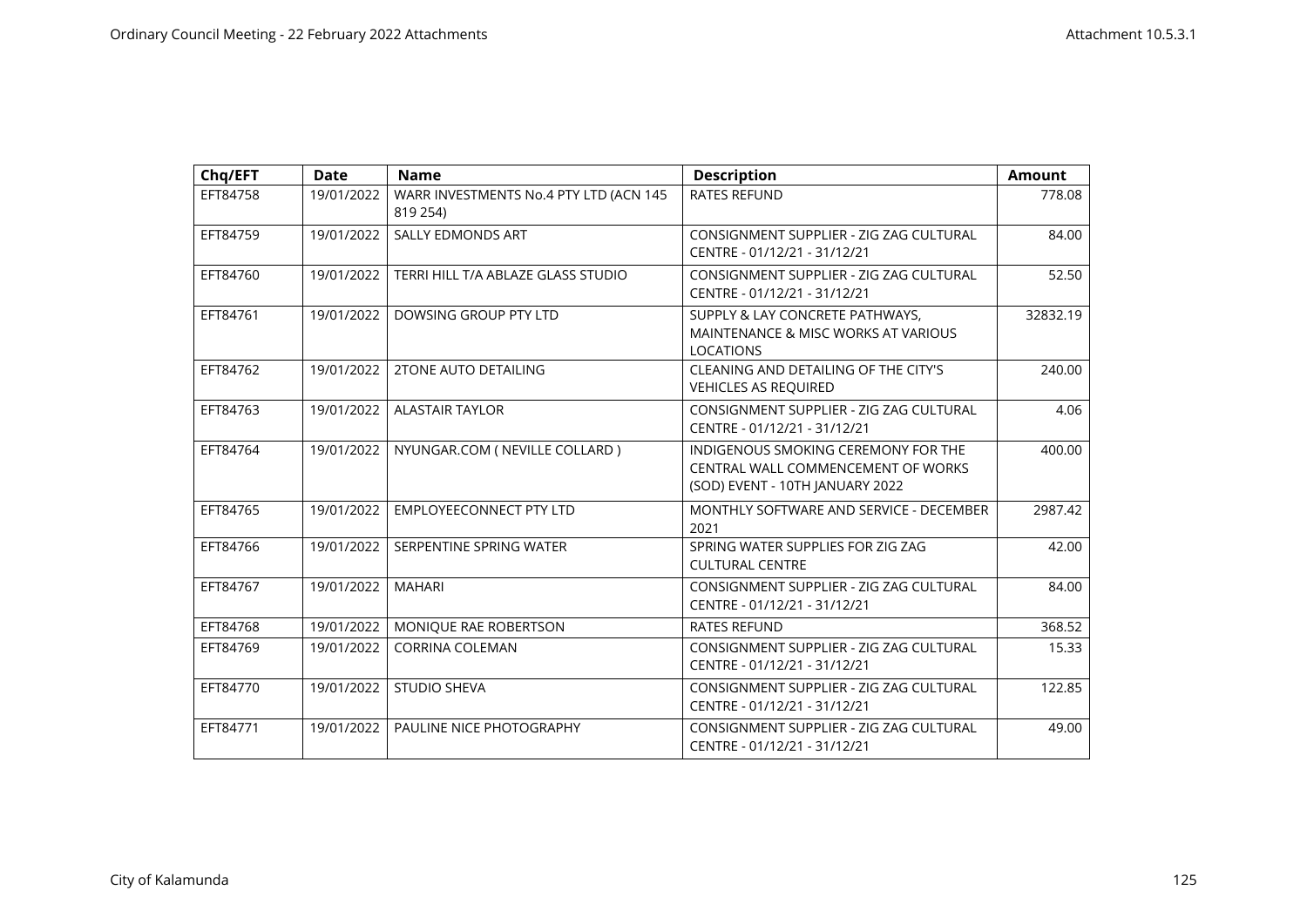| Chq/EFT  | Date       | <b>Name</b>                                              | <b>Description</b>                                                            | <b>Amount</b> |
|----------|------------|----------------------------------------------------------|-------------------------------------------------------------------------------|---------------|
| EFT84772 | 19/01/2022 | SARAH CARLTON ART                                        | CONSIGNMENT SUPPLIER - ZIG ZAG CULTURAL<br>CENTRE - 01/12/21 - 31/12/21       | 140.00        |
| EFT84773 | 19/01/2022 | CHEVRON AUSTRALIA DOWNSTREAM FUELS<br>PTY LTD            | SUPPLY OF DIESEL FUEL FOR OPERATIONS<br><b>CENTRE</b>                         | 35411.36      |
| EFT84774 | 19/01/2022 | FRIENDS OF THE WESTERN SWAMP TORTOISE                    | CONSIGNMENT SUPPLIER - ZIG ZAG CULTURAL<br>CENTRE - 01/12/21 - 31/12/21       | 10.50         |
| EFT84775 | 19/01/2022 | <b>THOMSON GEER</b>                                      | <b>LEGAL EXPENSES</b>                                                         | 2879.25       |
| EFT84776 | 19/01/2022 | C &   ROCKIN' MUSIC                                      | 30 MINUTES X2 SET PERFORMANCES AT THE<br>SCHOOLS OUT POOL PARTY EVENT         | 200.00        |
| EFT84777 | 19/01/2022 | <b>ERA HOSTING</b>                                       | MONTHLY VOIP FEES FOR EMERGENCY SERVICES                                      | 490.43        |
| EFT84778 | 19/01/2022 | <b>BANKSIA CREATIVE</b>                                  | CONSIGNMENT SUPPLIER - ZIG ZAG CULTURAL<br>CENTRE - 01/12/21 - 31/12/21       | 44.80         |
| EFT84779 | 19/01/2022 | <b>WARREN SHEWAN</b>                                     | <b>BUILDING PLAN RETRIEVAL FEES REFUND</b>                                    | 56.26         |
| EFT84780 | 19/01/2022 | SPRAYKING WA PTY LTD                                     | WEED CONTROL TO FOOTPATHS AND KERBS AT<br><b>VARIOUS LOCATIONS</b>            | 5965.06       |
| EFT84781 | 19/01/2022 | THE ESTHER FOUNDATION - BOND &<br><b>GENERAL ACCOUNT</b> | BOND REFUND FOR THE USE OF THE GALLERY<br>AT THE ZIG ZAG CULTURAL CENTRE      | 500.00        |
| EFT84782 | 19/01/2022 | <b>GLOBAL GUMNUTS &amp; NURSERY</b>                      | CONSIGNMENT SUPPLIER - ZIG ZAG CULTURAL<br>CENTRE - 01/12/21 - 31/12/21       | 149.31        |
| EFT84783 | 19/01/2022 | LANDSCAPE AND MAINTENANCE SOLUTIONS                      | RESIDENTIAL VERGE, PASSIVE & ACTIVE<br><b>RESERVES MOWING SERVICES</b>        | 19358.09      |
| EFT84784 | 19/01/2022 | PERTH ACCESS CONTROL AND SECURITY                        | MAINTENACE / REPAIRS TO CCTV & ACCESS<br>CONTROL SYSTEMS AT VARIOUS LOCATIONS | 1283.50       |
| EFT84785 | 19/01/2022 | BELL TRADING TRUST T/A NORTH STAR<br><b>SECURITY</b>     | CARRY OUT BI-ANNUAL MAINTENANCE TO CCTV<br>CAMERAS THROUGH OUT THE CITY       | 7365.60       |
| EFT84786 | 19/01/2022 | MARSHALL'S WESTERN AUSTRALIAN HONEY                      | CONSIGNMENT SUPPLIER - ZIG ZAG CULTURAL<br>CENTRE - 01/12/21 - 31/12/21       | 112.00        |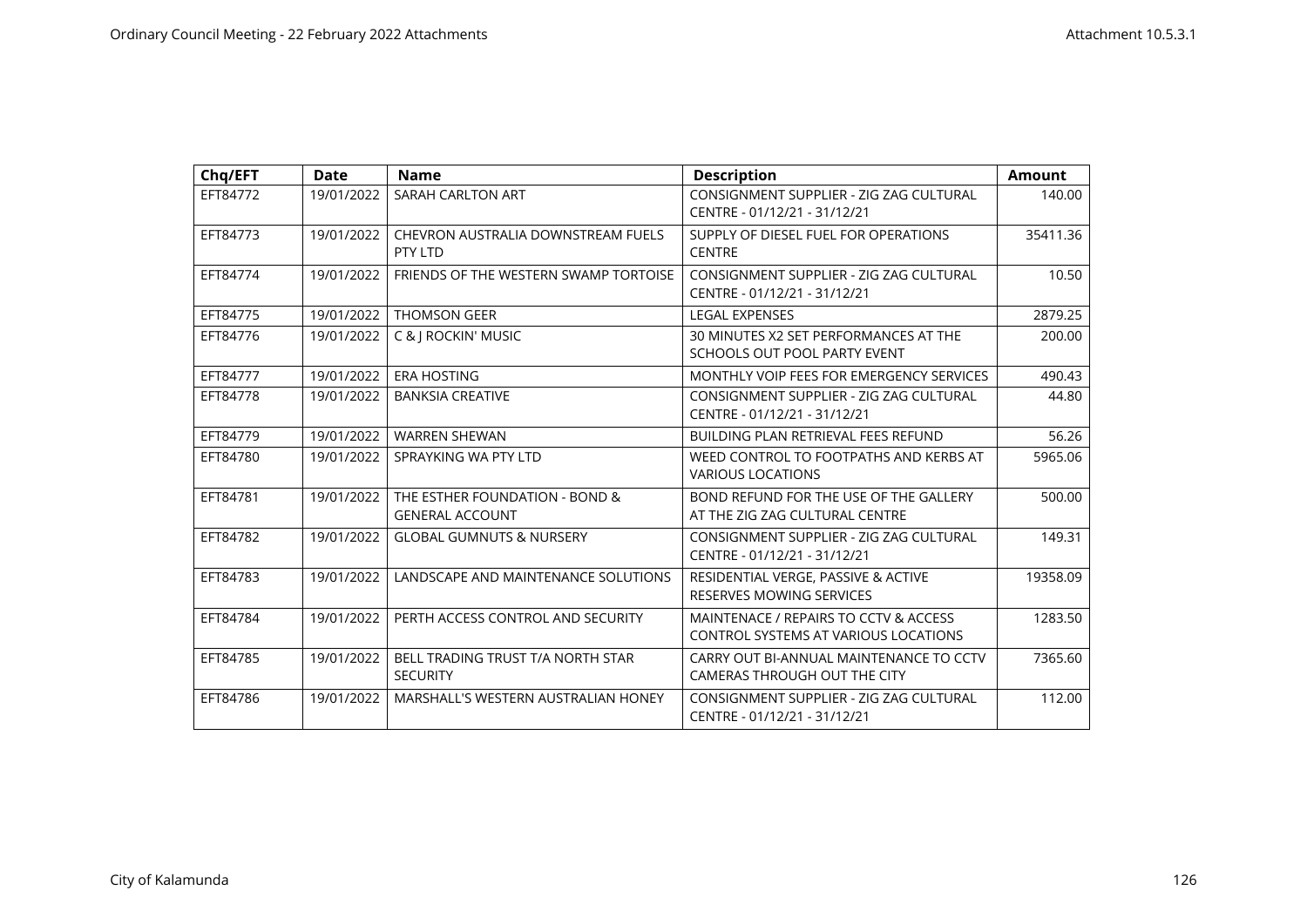| Chq/EFT  | <b>Date</b> | <b>Name</b>                                                | <b>Description</b>                                                                                                       | <b>Amount</b> |
|----------|-------------|------------------------------------------------------------|--------------------------------------------------------------------------------------------------------------------------|---------------|
| EFT84787 | 19/01/2022  | THE OLD MARKET GARDEN                                      | CONSIGNMENT SUPPLIER - ZIG ZAG CULTURAL<br>CENTRE - 01/12/21 - 31/12/21                                                  | 29.40         |
| EFT84788 | 19/01/2022  | <b>INDUSTRIAL HYPERTEXT PTY LTD</b>                        | CREATION OF A INSPECTION APPLICATION FOR<br>THE FIRE MITIGATION TEAM ON BEHALF OF THE<br>SENIOR FIRE MITIGATION OFFICER. | 4620.00       |
| EFT84789 | 19/01/2022  | <b>JESSICA ROSE DEAN</b>                                   | DOG STERILISATION FEE REFUND                                                                                             | 150.00        |
| EFT84790 | 19/01/2022  | <b>BRE AMY GREEN</b>                                       | <b>CROSSOVER CONTRIBUTION</b>                                                                                            | 428.00        |
| EFT84791 | 19/01/2022  | ROBERT SLEIGHTHOLME                                        | <b>CROSSOVER CONTRIBUTION</b>                                                                                            | 428.00        |
| EFT84792 | 19/01/2022  | <b>LOOSE THREADS COLLECTIVE</b>                            | CONSIGNMENT SUPPLIER - ZIG ZAG CULTURAL<br>CENTRE - 01/12/21 - 31/12/21                                                  | 17.50         |
| EFT84793 | 19/01/2022  | DEBBIE COLLINS PHOTOGRAPHY                                 | CONSIGNMENT SUPPLIER - ZIG ZAG CULTURAL<br>CENTRE - 01/12/21 - 31/12/21                                                  | 12.60         |
| EFT84794 | 19/01/2022  | <b>CHARON OLSEN T/A GARDEN STYLE</b><br>LANDSCAPE SERVICES | PROVIDE PROJECT SUPPORT TO PARKS AND<br><b>ENVIRONMENTAL SERVICES TEAM</b>                                               | 2122.13       |
| EFT84795 | 19/01/2022  | NARAVNA COLLECTIVE                                         | CONSIGNMENT SUPPLIER - ZIG ZAG CULTURAL<br>CENTRE - 01/12/21 - 31/12/21                                                  | 19.53         |
| EFT84796 | 19/01/2022  | <b>ECOBEETLE</b>                                           | CONSIGNMENT SUPPLIER - ZIG ZAG CULTURAL<br>CENTRE - 01/12/21 - 31/12/21                                                  | 34.65         |
| EFT84797 | 19/01/2022  | WILLIAM BUCK CONSULTING (WA) PTY LTD                       | <b>INTERNAL AUDIT SERVICES</b>                                                                                           | 1320.00       |
| EFT84798 | 19/01/2022  | WILD SEASONS FLOWERS & GIFTS                               | BOUQUET OF FLOWERS IN BOX FOR STAFF<br><b>MEMBER</b>                                                                     | 80.00         |
| EFT84799 | 19/01/2022  | MARKET CREATIONS TECHNOLOGY PTY LTD<br>T/A INTEGRATED ICT  | MARKETING & TECHNOLOGY SERVICE FEES &<br>MONTHLY CLOUD HOSTING SERVICES                                                  | 30391.86      |
| EFT84800 | 19/01/2022  | <b>NEIL GRAY</b>                                           | CONSIGNMENT SUPPLIER - ZIG ZAG CULTURAL<br>CENTRE - 01/12/21 - 31/12/21                                                  | 36.40         |
| EFT84801 | 19/01/2022  | EASTERN HILLS CHAINSAWS & MOWERS PTY<br><b>LTD</b>         | <b>PLANT / VEHICLE PARTS</b>                                                                                             | 125.00        |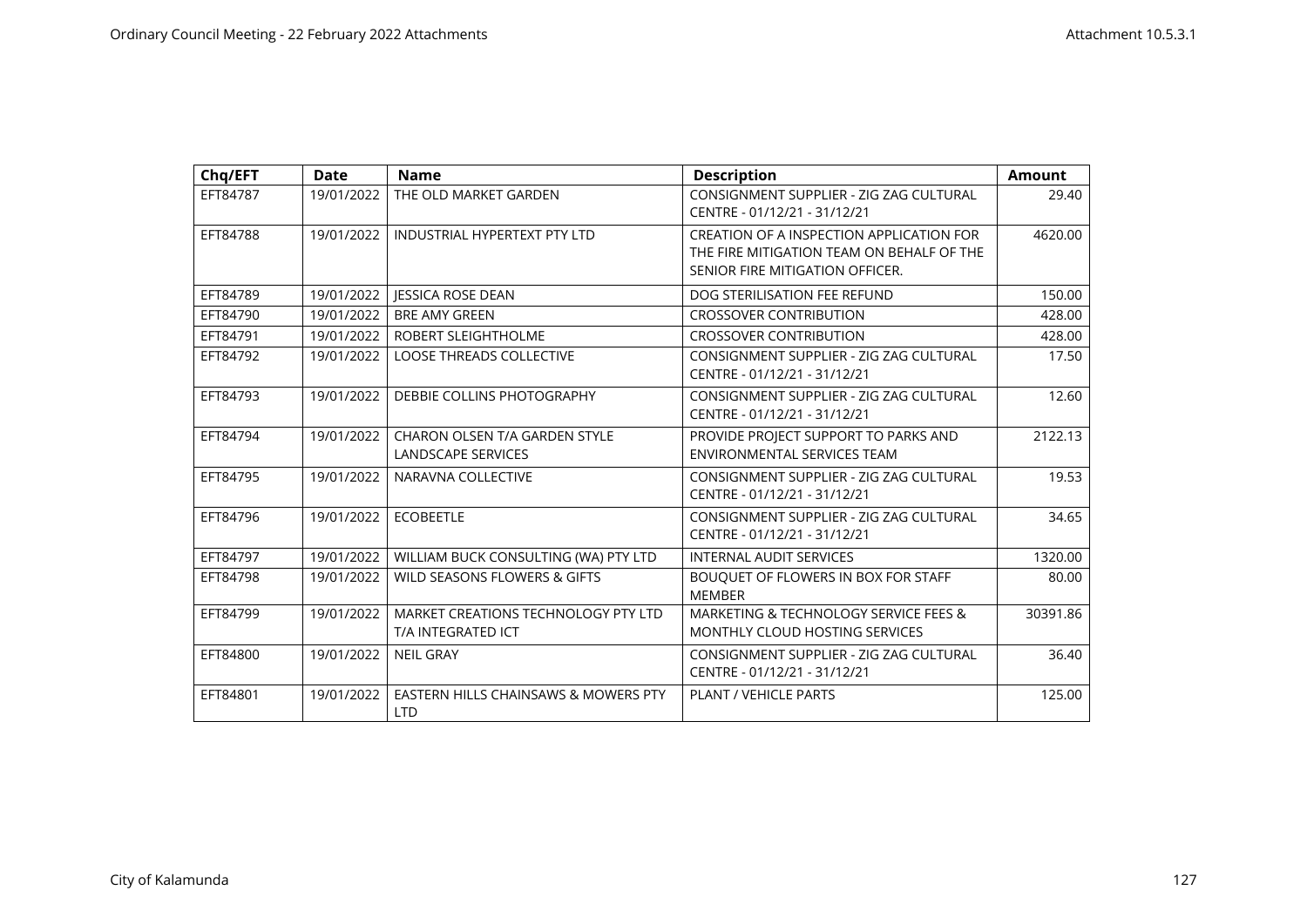| Chq/EFT  | <b>Date</b> | <b>Name</b>                                                 | <b>Description</b>                                                                 | <b>Amount</b> |
|----------|-------------|-------------------------------------------------------------|------------------------------------------------------------------------------------|---------------|
| EFT84802 | 19/01/2022  | <b>CRAFTY LINDAS</b>                                        | CONSIGNMENT SUPPLIER - ZIG ZAG CULTURAL<br>CENTRE - 01/12/21 - 31/12/21            | 91.35         |
| EFT84803 | 19/01/2022  | <b>KELLIE MISKIEWICZ</b>                                    | COUNCILLOR ALLOWANCE - 01/01/22 - 31/01/22                                         | 2231.67       |
| EFT84804 | 19/01/2022  | <b>I HEAR THE TREES</b>                                     | CONSIGNMENT SUPPLIER - ZIG ZAG CULTURAL<br>CENTRE - 01/12/21 - 31/12/21            | 30.80         |
| EFT84805 | 19/01/2022  | <b>WESTSEC SERVICES</b>                                     | SECURITY GUARDS ALLOCTED TO LICENSED<br>AREA & STAGE AT SPIRIT OF THE VALLEY EVENT | 858.00        |
| EFT84806 | 19/01/2022  | <b>HIGHSCORE CREATIVE PTY LTD</b>                           | CONSIGNMENT SUPPLIER - ZIG ZAG CULTURAL<br>CENTRE - 01/12/21 - 31/12/21            | 72.10         |
| EFT84807 | 19/01/2022  | <b>SEEK LIMITED</b>                                         | SEEK JOB AD BUDGET - MONTHLY                                                       | 1969.00       |
| EFT84808 | 19/01/2022  | SAMODYA PEIRIS                                              | 30 MINUTE SET PERFORMANCE AT THE<br>SCHOOLS OUT POOL PARTY EVENT                   | 50.00         |
| EFT84809 | 19/01/2022  | <b>MANAMI TEO</b>                                           | YOUNG ARTIST AWARDS 2021 - BEST PIECE<br>PRIZE AWARD (11-15)                       | 200.00        |
| EFT84810 | 19/01/2022  | <b>VICKI SMALL</b>                                          | SALE OF ARTWORK - GLASS + EXHIBITION                                               | 462.00        |
| EFT84811 | 19/01/2022  | NANCY & JASON ASHBY                                         | REFUND FOR KIDS COOKING CLUB ENROLMENT<br><b>ERROR</b>                             | 28.00         |
| EFT84812 | 19/01/2022  | <b>MOHSEN REZAEE</b>                                        | <b>HALL &amp; KEY BOND REFUND</b>                                                  | 1050.00       |
| EFT84813 | 25/01/2022  | <b>CAPITAL RECYCLING</b>                                    | RECYCLED ROAD BASE MAIN ROADS SPECIFIC                                             | 1515.65       |
| EFT84814 | 25/01/2022  | BARNETTS (WA) PTY LTD                                       | SUPPLY LOCK & ARCHITECTURAL HARDWARE<br>SUPPLIES FOR VARIOUS LOCATIONS             | 66.51         |
| EFT84815 | 25/01/2022  | THE WORKWEAR GROUP PTY LTD                                  | SUPPLY OF UNIFORM FOR VARIOUS STAFF<br><b>MEMBERS</b>                              | 1180.28       |
| EFT84816 | 25/01/2022  | EXTERIA (LANDMARK ENGINEERING AND<br><b>DESIGN PTY LTD)</b> | SUPPLY & DELIVERY OF 3 X VASSE JARRAH SEAT                                         | 3482.60       |
| EFT84817 | 25/01/2022  | <b>RUDD INDUSTRIAL</b>                                      | PLANT / VEHICLE PARTS                                                              | 1053.05       |
| EFT84818 | 25/01/2022  | WASTE MANAGEMENT ASSOCIATION OF<br>AUSTRALIA (WMRR)         | MEMBERSHIP SUBSCRIPTION 1/1/22 TO<br>31/12/22                                      | 520.00        |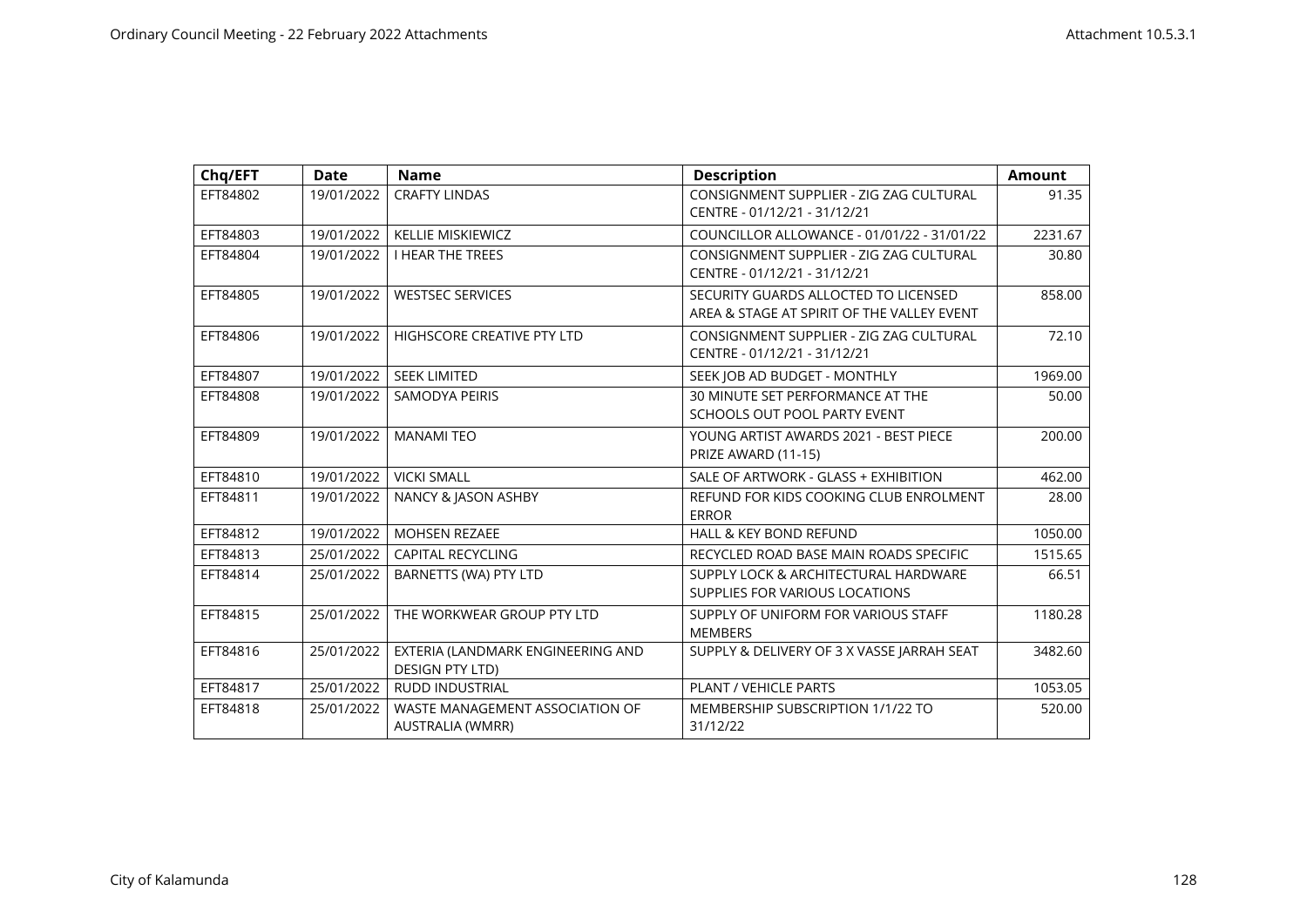| Chq/EFT  | Date       | <b>Name</b>                                            | <b>Description</b>                                                          | <b>Amount</b> |
|----------|------------|--------------------------------------------------------|-----------------------------------------------------------------------------|---------------|
| EFT84819 | 25/01/2022 | TAMAN DIAMOND TOOLS AND MACHINERY                      | PLANT / VEHICLE PARTS                                                       | 4507.32       |
| EFT84820 | 25/01/2022 | BRADY AUSTRALIA PTY LTD T/AS SETON<br><b>AUSTRALIA</b> | SAFETY EQUIPMENT / SUPPLIES                                                 | 179.34        |
| EFT84821 | 25/01/2022 | ELEMENT ADVISORY PTY LTD                               | PROFESSIONAL PLANNING SERVICES FOR<br>FORRESTFIELD NORTH STRUCTURE PLAN     | 28366.64      |
| EFT84822 | 25/01/2022 | <b>TOTALLY WORKWEAR</b>                                | SUPPLY OF PROTECTIVE CLOTHING                                               | 1728.91       |
| EFT84823 | 25/01/2022 | WATS MANAGEMENT PTY LTD T/A<br><b>AUSTRAFFIC WA</b>    | TRAFFIC COUNTS ON VARIOUS CITY ROADS                                        | 17583.50      |
| EFT84824 | 25/01/2022 | <b>BUNNINGS BUILDING SUPPLIES</b>                      | HARDWARE SUPPLIES FOR VARIOUS LOCATIONS                                     | 50.86         |
| EFT84825 | 25/01/2022 | <b>COATES HIRE OPERATIONS PTY LTD</b>                  | PLANT / EQUIPMENT HIRE                                                      | 575.45        |
| EFT84826 | 25/01/2022 | <b>MCLEODS BARRISTERS &amp; SOLICITORS</b>             | <b>LEGAL EXPENSES</b>                                                       | 764.76        |
| EFT84827 | 25/01/2022 | <b>ECHO NEWSPAPER</b>                                  | ADVERTISING FOR VARIOUS JOBS / EVENTS                                       | 2805.00       |
| EFT84828 | 25/01/2022 | EASTERN METROPOLITAN REGIONAL                          | DOMESTIC / WASTE CHARGES - RED HILL TIP,                                    | 402995.17     |
|          |            | <b>COUNCIL (EMRC)</b>                                  | <b>MATTRESS &amp; TIMBER DISPOSAL FEES</b>                                  |               |
| EFT84829 | 25/01/2022 | <b>MCINTOSH &amp; SON</b>                              | PLANT / VEHICLE PARTS                                                       | 1931.55       |
| EFT84830 | 25/01/2022 | SONIC HEALTHPLUS (KINETIC HEALTH GROUP                 | PREPLACEMENT MEDICALS / BASELINE HEARING                                    | 331.10        |
|          |            | LTD)                                                   | <b>TESTS</b>                                                                |               |
| EFT84831 | 25/01/2022 | STIHL SHOP MIDLAND                                     | <b>PLANT / VEHICLE PARTS</b>                                                | 170.00        |
| EFT84832 | 25/01/2022 | WA LIMESTONE COMPANY                                   | ROAD MATERIALS FOR VARIOUS LOCATIONS                                        | 678.45        |
| EFT84833 | 25/01/2022 | <b>WINC AUSTRALIA PTY LTD</b>                          | <b>STATIONERY / OFFICE SUPPLIES</b>                                         | 1427.80       |
| EFT84834 | 25/01/2022 | <b>BLADON WA PTY LTD</b>                               | <b>MEMORABILIA SUPPLIES</b>                                                 | 412.50        |
| EFT84835 | 25/01/2022 | FULTON HOGAN INDUSTRIES PTY LTD                        | ROAD MATERIALS FOR VARIOUS LOCATIONS                                        | 920880.38     |
| EFT84836 | 25/01/2022 | <b>ONESTEEL DISTRIBUTION (MIDALIA STEEL)</b>           | PLANT / VEHICLE PARTS                                                       | 389.05        |
| EFT84837 | 25/01/2022 | J BLACKWOOD & SON LIMITED                              | <b>GENERAL HARDWARE &amp; PROTECTIVE WEAR</b><br><b>SUPPLIES</b>            | 225.19        |
| EFT84838 | 25/01/2022 | CAT WELFARE SOCIETY INC                                | REHOMING OF UNCLAIMED CATS FROM POUND                                       | 110.00        |
| EFT84839 | 25/01/2022 | D & E PARKER T/A LAWN DOCTOR                           | LAWN SERVICES AT ALAN ANDERSON PARK                                         | 6699.00       |
| EFT84840 | 25/01/2022 | TOTAL EDEN PTY LTD T/A NUTRIEN WATER                   | SUPPLY RETICULATION PARTS AND ASSOCIATED<br>MATERIALS FOR VARIOUS LOCATIONS | 2267.89       |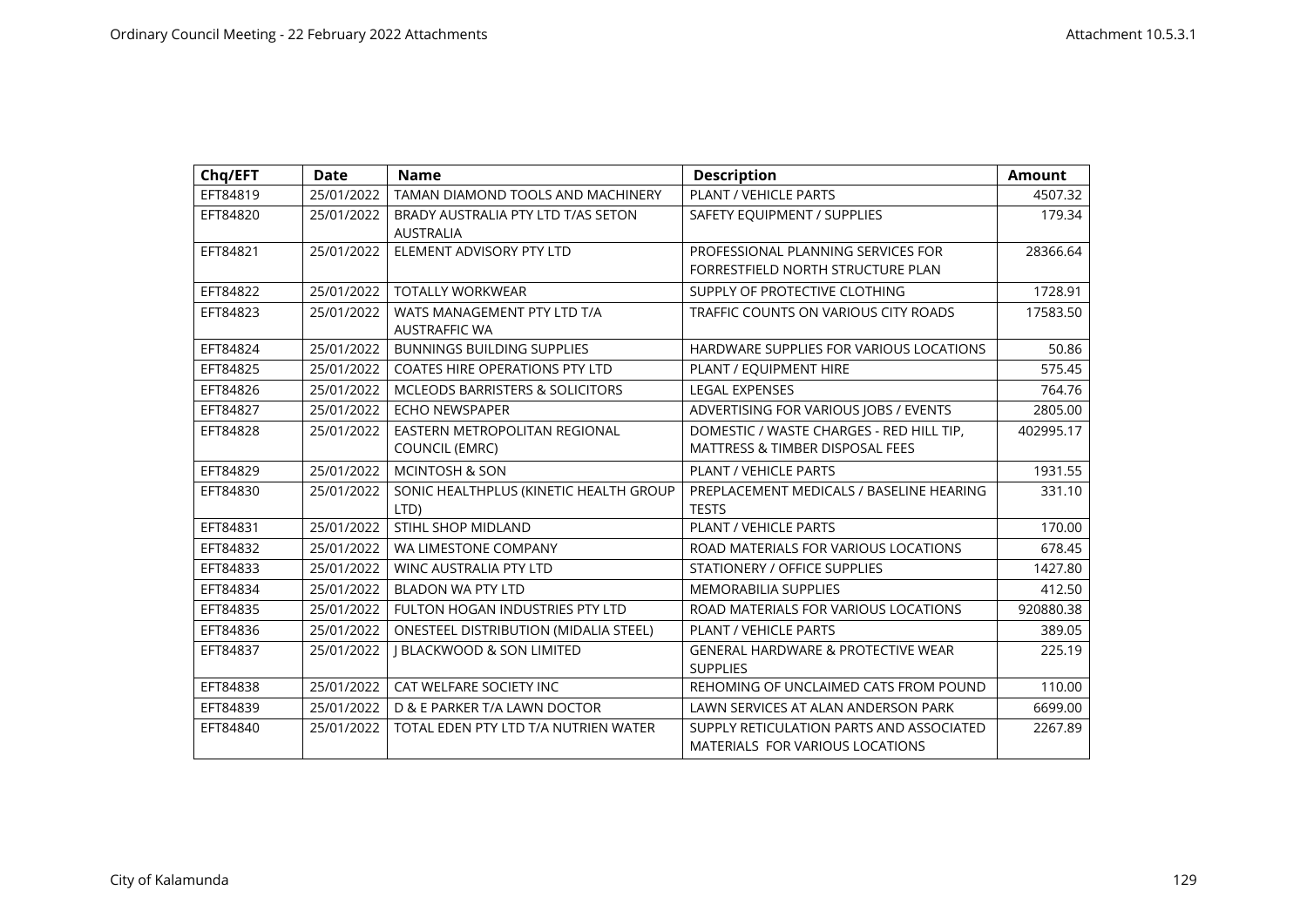| Chq/EFT  | <b>Date</b> | <b>Name</b>                                                        | <b>Description</b>                                                                          | <b>Amount</b> |
|----------|-------------|--------------------------------------------------------------------|---------------------------------------------------------------------------------------------|---------------|
| EFT84841 | 25/01/2022  | TOTAL PACKAGING (WA) PTY LTD                                       | SUPPLY OF DOG LITTER BAGS                                                                   | 1716.00       |
| EFT84842 | 25/01/2022  | AABEL LINE MARKING                                                 | LINE MARKING FOR VARIOUS LOCATIONS                                                          | 2746.70       |
| EFT84843 | 25/01/2022  | WA HINO SALES & SERVICE                                            | <b>PLANT / VEHICLE PARTS</b>                                                                | 882.11        |
| EFT84844 | 25/01/2022  | ACCESS ICON PTY LTD T/A CASCADA                                    | DRAINAGE SUPPLIES FOR VARIOUS LOCATIONS                                                     | 4044.90       |
| EFT84845 | 25/01/2022  | ORBIT HEALTH & FITNESS SOLUTIONS                                   | SUPPLY & DELIVERY OF VARIOUS GYM<br><b>EQUIPMEMT</b>                                        | 510.40        |
| EFT84846 | 25/01/2022  | <b>WREN OIL</b>                                                    | WASTE OIL RECYCLING - DISPOSAL FEES                                                         | 16.50         |
| EFT84847 | 25/01/2022  | <b>BOC LIMITED</b>                                                 | SUPPLY OF GAS BOTTLES                                                                       | 11.80         |
| EFT84848 | 25/01/2022  | COCA-COLA AMATIL (AUST) PTY LTD                                    | KIOSK SUPPLIES FOR HARTFIELD RECREATION<br><b>CENTRE</b>                                    | 824.70        |
| EFT84849 | 25/01/2022  | T-QUIP                                                             | PLANT / VEHICLE PARTS                                                                       | 20.00         |
| EFT84850 | 25/01/2022  | <b>HOSECO</b>                                                      | PLANT / VEHICLE PARTS                                                                       | 545.09        |
| EFT84851 | 25/01/2022  | <b>HYDROQUIP PUMPS</b>                                             | SUPPLY OF PUMPS & IRRIGATION PARTS /<br><b>MAINTENANCE BORES</b>                            | 7809.20       |
| EFT84852 | 25/01/2022  | ABAXA (WH LOCATION SERVICES)                                       | SUPPLY UNDERGROUND SERVICE LOCATIONS<br>AT DUNDAS & BERKSHIRE ROADS FORRESTFIELD            | 1641.64       |
| EFT84853 | 25/01/2022  | SHRED-X PTY LTD                                                    | SECURE DOCUMENT DISPOSAL BIN REMOVAL<br>AND REPLACEMENT                                     | 33.00         |
| EFT84854 | 25/01/2022  | <b>RETECH RUBBER</b>                                               | REPAIR SOFTFALL RUBBER AT VARIOUS<br><b>LOCATIONS</b>                                       | 3437.50       |
| EFT84855 | 25/01/2022  | DEPARTMENT OF BIODIVERSITY,<br><b>CONSERVATION AND ATTRACTIONS</b> | SUPPLY 7 HEAVY VEHICLE GATES FROM PARKS &<br><b>WILDLIFE SERVICES</b>                       | 26950.00      |
| EFT84856 | 25/01/2022  | SIFTING SANDS                                                      | MAINTENANCE SAND CLEAN & PLAYGROUND<br>SAND TOP UPS AT VARIOUS LOCATIONS                    | 15664.88      |
| EFT84857 | 25/01/2022  | <b>SPECIALTY CURTAINS &amp; BLINDS</b>                             | CARRY OUT REMEDIATION WORKS ON WINDOW<br>TREATMENTS AT KALAMUNDA COMMUNITY<br><b>CENTRE</b> | 3994.10       |
| EFT84858 | 25/01/2022  | KYOCERA DOCUMENT SOLUTIONS<br><b>AUSTRALIA PTY LTD</b>             | PHOTOCOPIER SERVICE COSTS FOR VARIOUS<br><b>LOCATIONS</b>                                   | 2848.64       |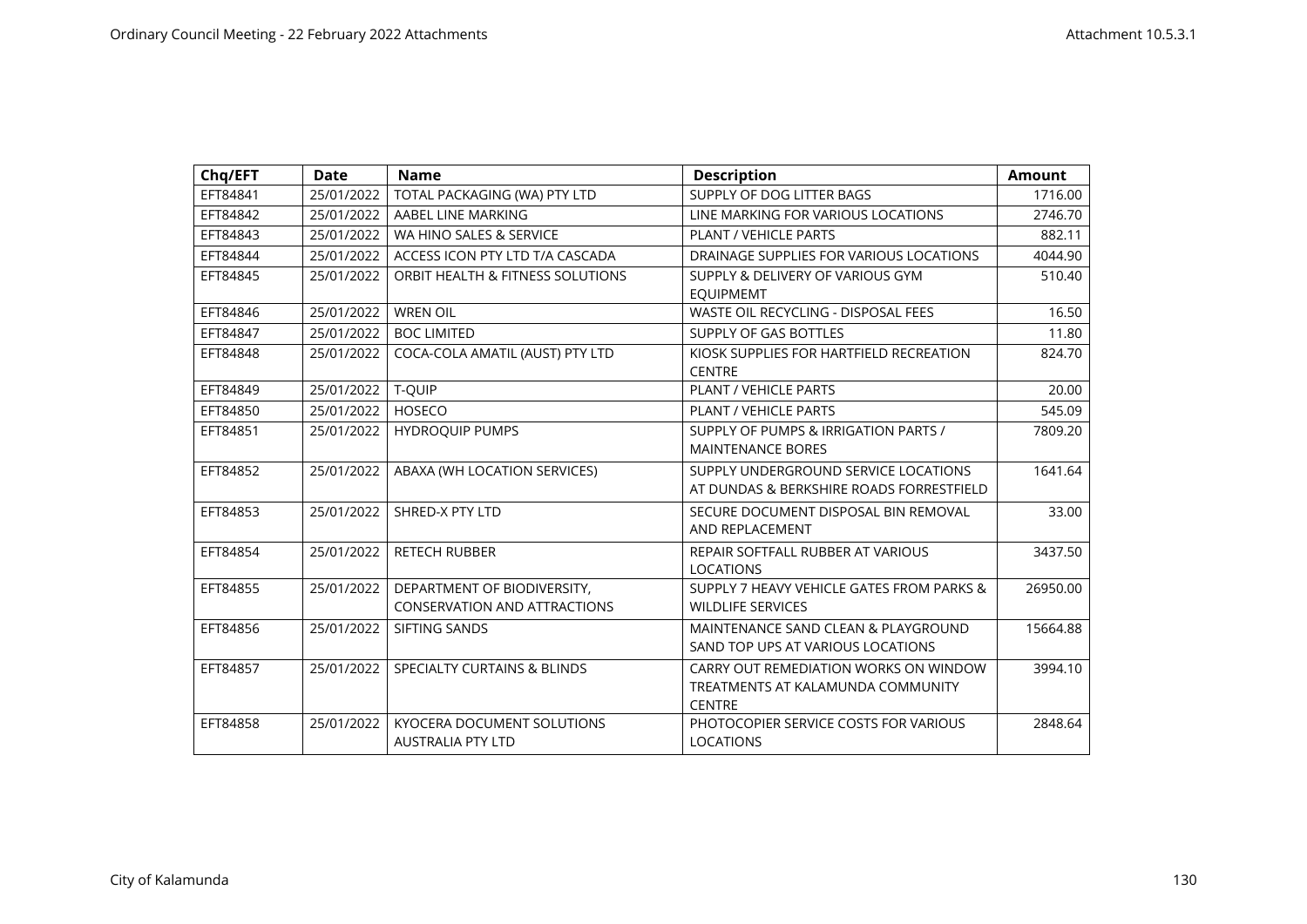| Chq/EFT  | <b>Date</b> | <b>Name</b>                                                                 | <b>Description</b>                                                                                                   | <b>Amount</b> |
|----------|-------------|-----------------------------------------------------------------------------|----------------------------------------------------------------------------------------------------------------------|---------------|
| EFT84859 | 25/01/2022  | ADCO ELECTRICS PTY LTD                                                      | DLP MAINTENANCE CHECKS ON EMERGENCY<br>LIGHTING AND RCD'S AT KALAMUNDA<br><b>COMMUNITY CENTRE</b>                    | 1199.00       |
| EFT84860 | 25/01/2022  | CONTRAFLOW                                                                  | <b>TRAFFIC MANAGEMENT FOR VARIOUS</b><br><b>LOCATIONS</b>                                                            | 27978.42      |
| EFT84861 | 25/01/2022  | FUJI XEROX AUSTRALIA PTY LTD                                                | PHOTOCOPYING SERVICES FOR VARIOUS<br><b>LOCATIONS</b>                                                                | 70.90         |
| EFT84862 | 25/01/2022  | <b>COMPLETE OFFICE SUPPLIES PTY LIMITED</b><br>(COS)                        | SUPPLY & DELIVERY OF STATIONERY SUPPLIES                                                                             | 960.87        |
| EFT84863 | 25/01/2022  | REMONDIS AUSTRALIA PTY LTD                                                  | COLLECTION & RECYCLING OF CARDBOARD AT<br><b>WALLISTION TRANSFER STATION</b>                                         | 1295.92       |
| EFT84864 | 25/01/2022  | DYMOCKS PERTH PTY LTD T/A DYMOCKS<br><b>MIDLAND</b>                         | SUPPLY & DELIVERY OF VARIOUS GOODS                                                                                   | 592.19        |
| EFT84865 | 25/01/2022  | SAFE T CARD AUSTRALIA PTY LTD                                               | MONTHLY MONITORING CHARGES FOR<br><b>VARIOUS LOCATIONS</b>                                                           | 155.10        |
| EFT84866 | 25/01/2022  | PERTH BRAKE PARTS                                                           | <b>PLANT / VEHICLE PARTS</b>                                                                                         | 134.00        |
| EFT84867 | 25/01/2022  | DATATEL COMMUNICATIONS PTY LTD T/A<br><b>ETTIS</b>                          | ANNUAL TAGGING AND TESTING OF<br>ELECTIRICAL APPLIANCES AT SES & BUSH FIRE<br><b>BRIGADE</b>                         | 579.70        |
| EFT84868 | 25/01/2022  | <b>VERIS AUSTRALIA PTY LTD</b>                                              | RFQ LOCATOR SERVICES COMPLETED IN<br>NOVEMBER 2021                                                                   | 27665.00      |
| EFT84869 | 25/01/2022  | <b>HAS EARTHMOVING</b>                                                      | PROGRESS CLAIM 06 REV01 - #3427 MAIDA VALE<br>OFF RAMP, ROUNDABOUT CONSTRUCTION AND<br><b>ASSOCIATED CIVIL WORKS</b> | 4194.55       |
| EFT84870 | 25/01/2022  | EQUIFAX AUSTRALASIA CREDIT RATINGS PTY<br>LTD (CORPORATE SCORECARD PTY) LTD | INDEPENDENT FINANCIAL AND PERFORMANCE<br>ASSESSMENT FOR VARIOUS COMPANIES                                            | 735.90        |
| EFT84871 | 25/01/2022  | TALIS CONSULTANTS PTY LTD ATF TALIS UNIT<br><b>TRUST</b>                    | CONSULTANCY SERVICES AT WALLISTON<br><b>TRANSFER STATION ENGINEERING WORKS</b>                                       | 460.13        |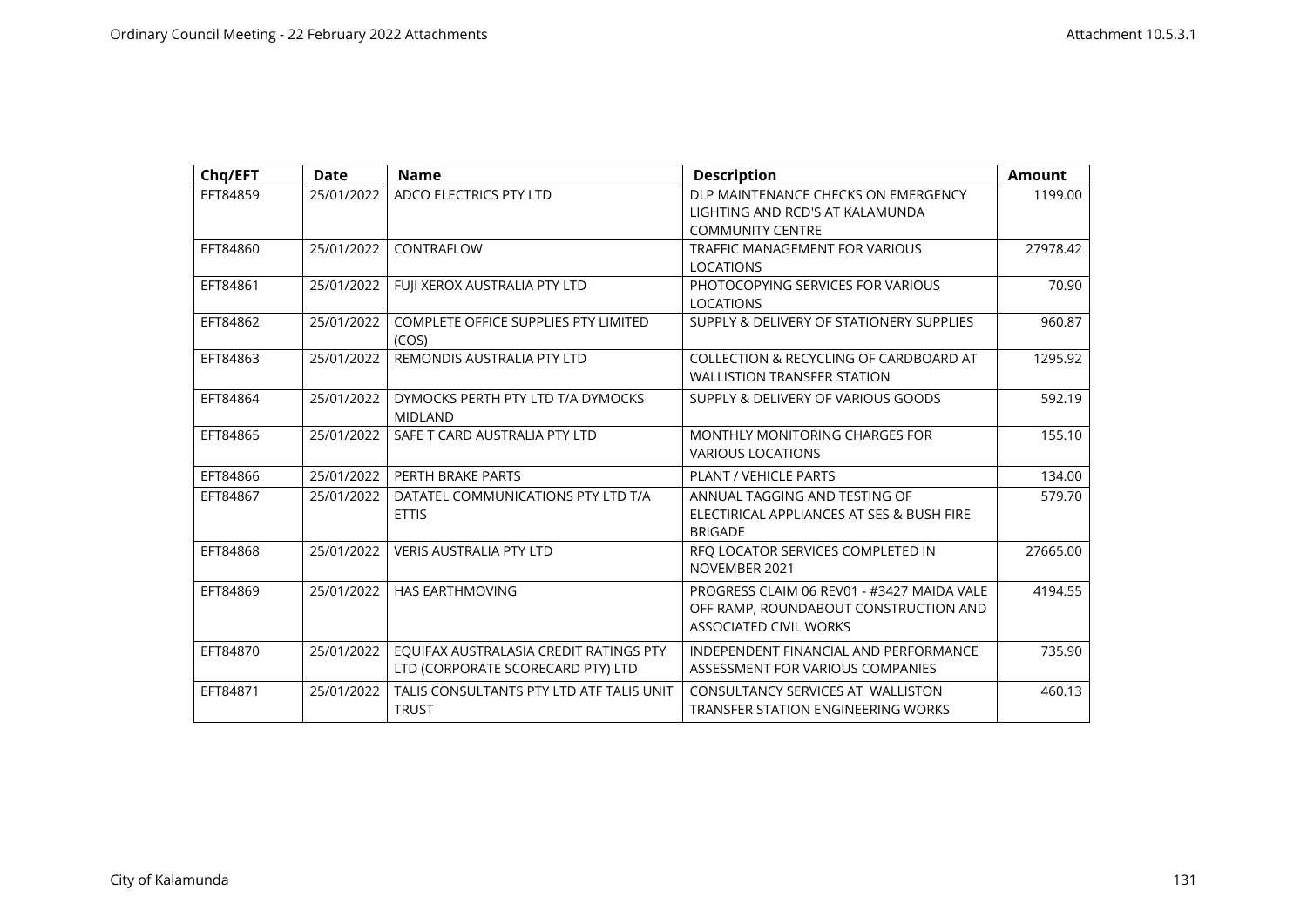| Chq/EFT  | <b>Date</b> | <b>Name</b>                                                             | <b>Description</b>                                                                                                 | <b>Amount</b> |
|----------|-------------|-------------------------------------------------------------------------|--------------------------------------------------------------------------------------------------------------------|---------------|
| EFT84872 | 25/01/2022  | <b>ZIRCODATA PTY LTD</b>                                                | MONTHLY OFFSITE STORAGE FEES - PERIOD<br>26/11/21 - 25/12/21                                                       | 596.18        |
| EFT84873 | 25/01/2022  | DAYTONE PRINTING PTY LTD                                                | PRINTING OF BROCHURES / INVITES FOR<br><b>VARIOUS LOCATIONS</b>                                                    | 213.40        |
| EFT84874 | 25/01/2022  | <b>FINELINE SIGNS</b>                                                   | REMOVE AND REPLACE DECALS AS REQUIRED<br>ON VEHICLES FOR DFES                                                      | 3820.08       |
| EFT84875 | 25/01/2022  | WEST TIP WASTE CONTROL PTY LTD                                          | TIP FEES - REMOVAL & PROCESSING OF VARIOUS<br><b>WASTE</b>                                                         | 77331.71      |
| EFT84876 | 25/01/2022  | BLUE STEEL ENTERPRISES PTY LTD T/A<br>FRONTLINE FIRE & RESCUE EQUIPMENT | MAINTENANCE EQUIPMENT / SUPPLIES FOR FIRE<br><b>AND RESCUE</b>                                                     | 3984.27       |
| EFT84877 | 25/01/2022  | BRETT DAVID INVESTMENTS PTY LTD T/A<br>SUCCESSFUL PROJECTS              | PROJECT MANAGEMENT SERVICES AT<br>KALAMUNDA COMMUNITY CENTRE, CENTRAL<br><b>HALL &amp; BIG PICTURE MASTER PLAN</b> | 27389.45      |
| EFT84878 | 25/01/2022  | AFLEX TECHNOLOGY (NZ) LTD                                               | JUNIOR SLIDE - KALAMUNDA POOL                                                                                      | 3804.90       |
| EFT84879 | 25/01/2022  | DOWSING GROUP PTY LTD                                                   | SUPPLY & LAY CONCRETE PATHWAYS,<br>MAINTENANCE & MISC WORKS AT VARIOUS<br><b>LOCATIONS</b>                         | 8384.35       |
| EFT84880 | 25/01/2022  | <b>WESTERN TREE RECYCLERS</b>                                           | <b>GREEN WASTE PROCESSING AT THE WALLISTON</b><br><b>TRANSFER STATION</b>                                          | 33068.75      |
| EFT84881 | 25/01/2022  | SIGNARAMA WELSHPOOL                                                     | SITE PROJECT SIGNAGE FOR CENTRAL MALL                                                                              | 1713.58       |
| EFT84882 | 25/01/2022  | <b>CORSIGN WA PTY LTD</b>                                               | SUPPLIES OF SIGNAGE AND RELATED<br><b>EQUIPMENT</b>                                                                | 3564.55       |
| EFT84883 | 25/01/2022  | ILLION AUSTRALIA PTY LTD T/A ILLION<br><b>TENDERLINK</b>                | ADVERTISING OF VARIOUS TENDERS FOR THE<br><b>CITY</b>                                                              | 610.50        |
| EFT84884 | 25/01/2022  | <b>GYMMASTER SOFTWARE - TRESHNA</b><br><b>ENTERPRISES LTD</b>           | STUDIO PACKAGE AT HIGH WYCOMBE<br><b>RECREATION CENTRE</b>                                                         | 115.22        |
| EFT84885 | 25/01/2022  | TIM EVA'S NURSERY                                                       | SUPPLY AND DELIVERY OF 3 TREES FOR<br><b>ROUNDABOUTS</b>                                                           | 632.50        |
| EFT84886 | 25/01/2022  | A SPACE AUSTRALIA PTY LTD                                               | SUPPLY OF ET BEARINGS FOR LENIHAN CORNER                                                                           | 611.60        |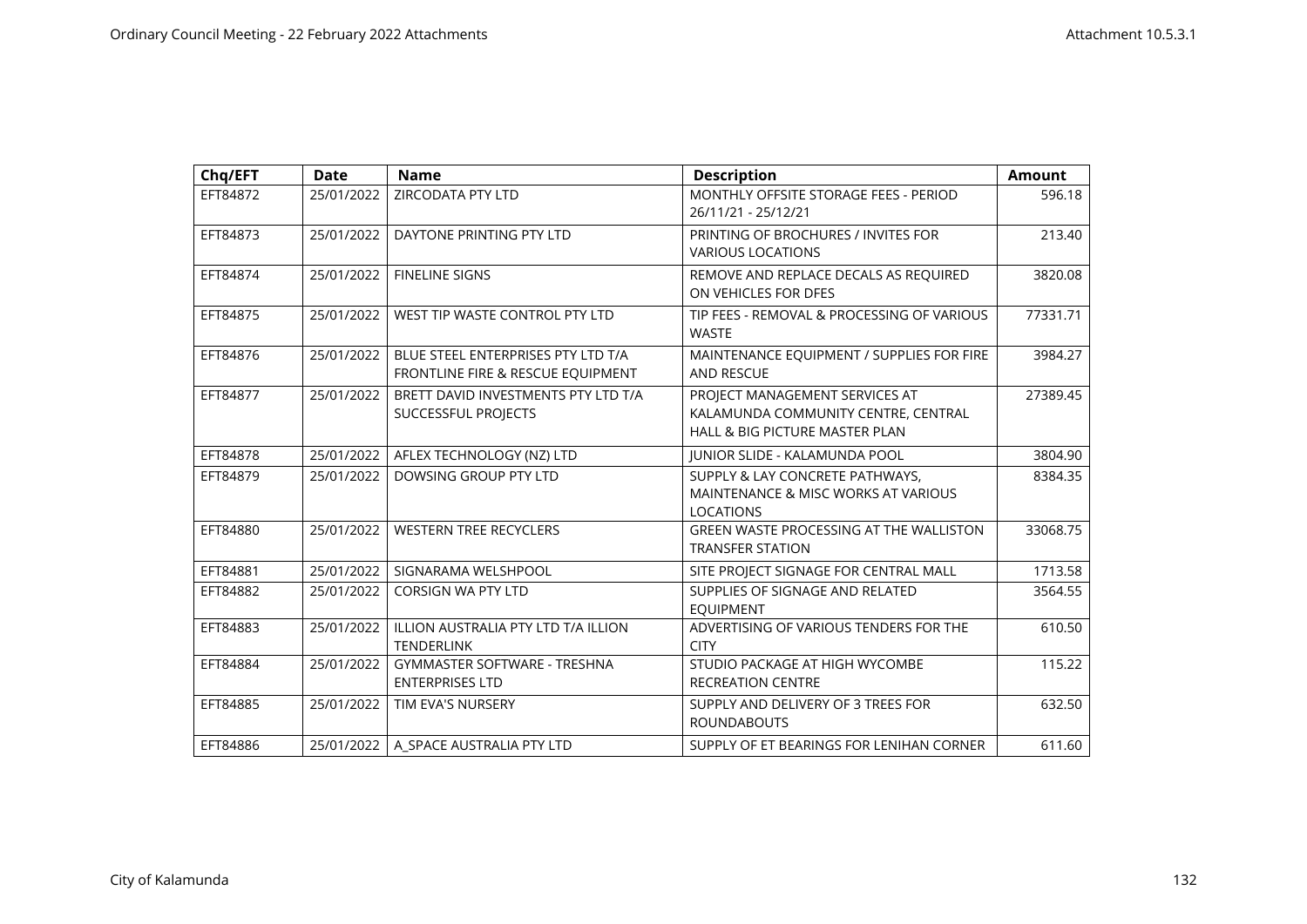| Chq/EFT  | <b>Date</b> | <b>Name</b>                                                      | <b>Description</b>                                                                                                                                     | <b>Amount</b> |
|----------|-------------|------------------------------------------------------------------|--------------------------------------------------------------------------------------------------------------------------------------------------------|---------------|
| EFT84887 | 25/01/2022  | BEPASSEY NOMINEES PTY LTD T/A BEACON<br><b>EQUIPMENT</b>         | PLANT / VEHICLE PARTS                                                                                                                                  | 165.00        |
| EFT84888 | 25/01/2022  | TREE WATERING SERVICES                                           | STREET TREES / RESERVES WATERING SERVICES<br>FOR DECEMBER 2021                                                                                         | 6931.00       |
| EFT84889 | 25/01/2022  | PROTEK 247 BUILDING                                              | MAINTENANCE GUTTER CLEANING & REPAIRS AT<br>VARIOUS LOCATIONS INCLUDING SUPPLY &<br>INSTALL NEW ROOF SHEETS FOR TOWN SQUARE<br><b>HALL</b>             | 28996.31      |
| EFT84890 | 25/01/2022  | <b>ACTION GLASS &amp; ALUMINIUM</b>                              | SUPPLY GLASS REPAIRS AT HARTFIELD PARK                                                                                                                 | 427.65        |
| EFT84891 | 25/01/2022  | NEWGROUND WATER SERVICES PTY LTD                                 | REPAIR/REFURBISH WATER FEATURE AT HALE<br>ROAD / MORRISON & REYNOLDS RD<br>ROUNDABOUT & IRRIGATION DESIGN AT<br><b>WOODLUPINE BROOK STAGE 3</b>        | 30238.00      |
| EFT84892 | 25/01/2022  | AE HOSKINS BUILDING SERVICES                                     | PROGRESS CLAIM 1 - TENDER RFT2106 (PART 2)<br>CONSTRUCTION OF THE ADDITIONAL FEMALE<br><b>CHANGE ROOMS - KOSTERA OVAL</b>                              | 39101.19      |
| EFT84893 | 25/01/2022  | INTERFIRE AGENCIES PTY LTD TTF THE<br><b>LOVETT FAMILY TRUST</b> | SUPPLY & DELIVERY OF VARIOUS GOODS FOR<br><b>BUSH FIRE BRIGADE</b>                                                                                     | 1033.87       |
| EFT84894 | 25/01/2022  | PLACE LABORATORY PTY LTD AS TRUSTEE<br>FOR THE LAB UNIT TRUST    | KALAMUNDA TOWN CENTRE UPGRADE -<br>ARCHITECTURE SERVICES - ADDITIONAL<br>CONTINGENT COSTS TO BE APPROVED ON<br>REQUIREMENT THROUGH SUPPLIER VARIATIONS | 3300.00       |
| EFT84895 | 25/01/2022  | <b>GO DOORS</b>                                                  | SUPPLY AUTO DOOR MAINTENACE AT HIGH<br><b>WYCOMBE LIBRARY</b>                                                                                          | 203.50        |
| EFT84896 | 25/01/2022  | <b>IS WASTE &amp; RECYCLING</b>                                  | SUPPLY SKIP BINS AND REMOVE WASTE AND<br>CARDBOARD FROM VARIOUS LOCATIONS                                                                              | 1126.40       |
| EFT84897 | 25/01/2022  | <b>BOS CIVIL PTY LTD</b>                                         | PROGRESS CLAIM 01 - CENTRAL MALL<br>STREETSCAPE RFT2109 - CONTRACT SUM                                                                                 | 37803.84      |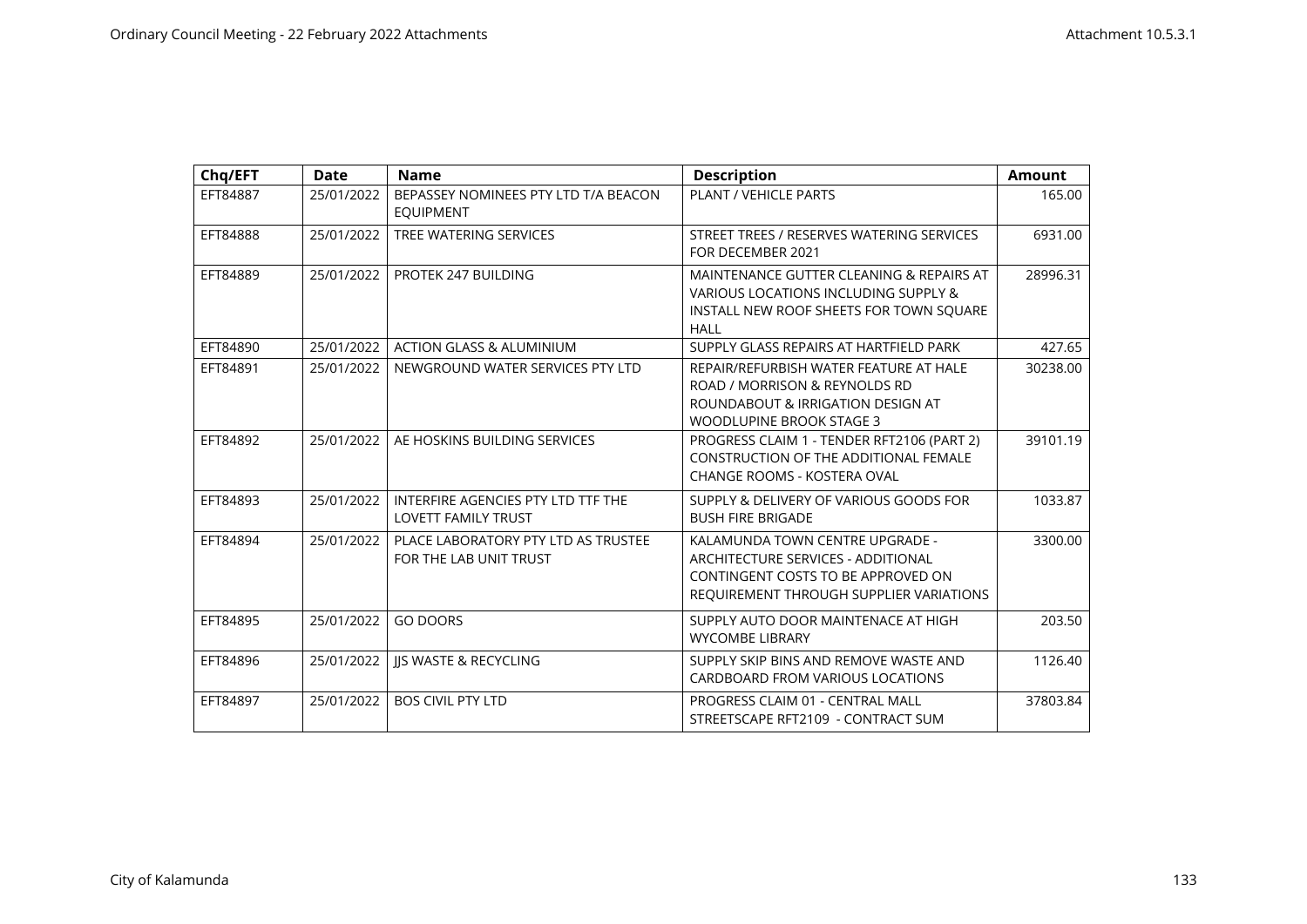| Chq/EFT  | <b>Date</b> | <b>Name</b>                                                     | <b>Description</b>                                                                                                                                                                        | <b>Amount</b> |
|----------|-------------|-----------------------------------------------------------------|-------------------------------------------------------------------------------------------------------------------------------------------------------------------------------------------|---------------|
| EFT84898 | 25/01/2022  | AUSTRALIA & NEW ZEALAND RECYCLING<br>PLATFORM LTD (TECHCOLLECT) | <b>COLLECTION OF E-WASTE TVS AND PRINTERS</b><br>FOR THE CITY OF KALAMUNDA FROM THE<br><b>WALLISTON TRANSFER STATION - NOVEMBER</b><br>2021                                               | 1456.77       |
| EFT84899 | 25/01/2022  | SMART WASTE SOLUTIONS AUSTRALIA PTY<br><b>LTD</b>               | CHECK SENSOR FOR THE BALE OUT AT<br><b>WALLSITON TRANSFER STATION</b>                                                                                                                     | 323.95        |
| EFT84900 | 25/01/2022  | EASTERN HILLS CHAINSAWS & MOWERS PTY<br>I TD                    | PLANT / VEHICLE PARTS                                                                                                                                                                     | 2254.70       |
| EFT84901 | 25/01/2022  | PROTECTOR FIRE SERVICES                                         | PROGRAMED TEST AND TAGGING OF FIRE<br>PRVENTION AND PROTECTION EQUIPMENT -<br><b>VARIOUS LOCATIONS</b>                                                                                    | 6173.20       |
| EFT84902 | 25/01/2022  | <b>MCGREGOR SURVEYS</b>                                         | SURVEYING WORKS FOR THE WALLISTON<br>TRANSFER STATION UPGRADES AND THE<br>INTERSECTION OF WOOLWORTHS DRIVE & HALE<br><b>RD</b>                                                            | 5252.50       |
| EFT84903 | 25/01/2022  | <b>METRO GLASS PTY LTD</b>                                      | <b>COMMPLETE INSTALLATION &amp; MAINTAIN</b><br>EXISTING WINDOWS AND DOORS, DOOR<br>HARDWARE, WINDOW AND DOOR GLAZING<br>WARRANTY, WINDOW AND DOOR SEALS AT<br>KALAMUNDA COMMUNITY CENTRE | 8086.43       |
| EFT84904 | 25/01/2022  | JOHN MCKENNA & ASSOCIATES                                       | <b>INVESTIGATION</b>                                                                                                                                                                      | 7629.75       |
| EFT84905 | 25/01/2022  | LINFIRE CONSULTANCY                                             | <b>CONSULTANCY SERVICES FOR 15 &amp; 21 EDNEY</b><br>ROAD, HIGH WYCOMBE                                                                                                                   | 2599.52       |
| EFT84906 | 25/01/2022  | ARB COCKBURN ARB COCKBURN                                       | LONG RANGE FUEL TANK FOR THE EMERGENCY<br><b>VEHICLE FOR CESM KALAMUNDA.</b>                                                                                                              | 1684.30       |
| EFT84907 | 25/01/2022  | ANZ ENVIRO PTY LTD                                              | ASBESTOS REMEDIATION AT 218 DASON<br>AVENUE, FORRESTFIELD                                                                                                                                 | 3520.00       |
| EFT84908 | 25/01/2022  | NEXTREND HOSPITALITY FURNITURE                                  | SUPPLY & DELIVERY OF 6 X OTTOMANS FOR<br><b>KPAC FOYER</b>                                                                                                                                | 2591.60       |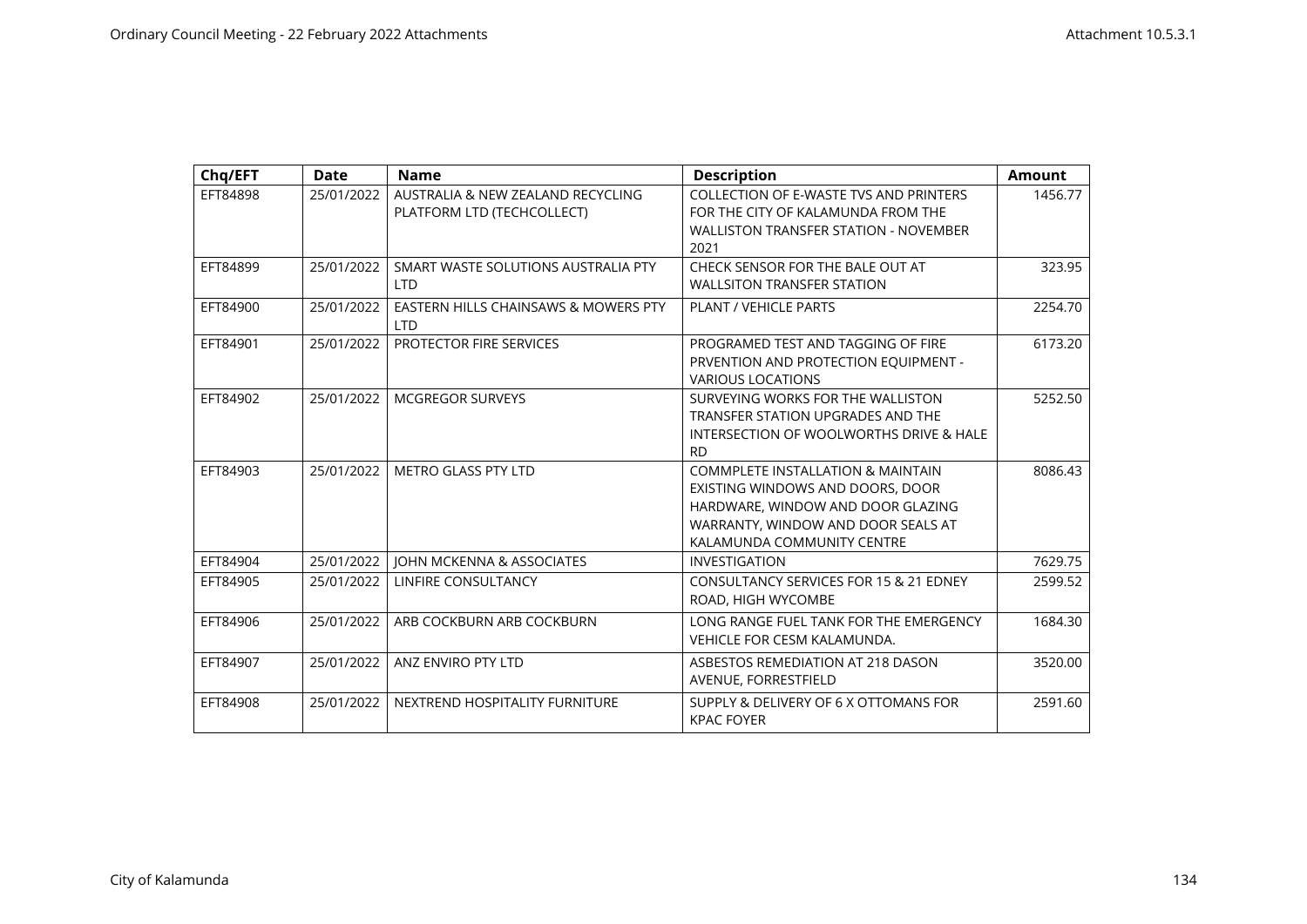| Chq/EFT    | <b>Date</b> | <b>Name</b>                                     | <b>Description</b>                        | <b>Amount</b> |
|------------|-------------|-------------------------------------------------|-------------------------------------------|---------------|
| EFT84909   | 25/01/2022  | PICKLEBALL PERTH                                | SUPPLY & DELIVERY OF 4 X PICKLEBALL PERTH | 178.00        |
|            |             |                                                 | PADDLES FOR HARTFIELD PARK RECREATION     |               |
|            |             |                                                 | <b>CENTRE</b>                             |               |
| DD47271.1  | 04/01/2022  | AWARE SUPER PTY LTD                             | SUPERANNUATION CONTRIBUTIONS              | 90218.71      |
| DD47271.2  | 04/01/2022  | <b>SUNCORP SUPER</b>                            | SUPERANNUATION CONTRIBUTIONS              | 430.15        |
| DD47271.3  | 04/01/2022  | ASC BENTLEY PTY LTD                             | SUPERANNUATION CONTRIBUTIONS              | 318.38        |
| DD47271.4  | 04/01/2022  | <b>HESTA SUPER FUND</b>                         | SUPERANNUATION CONTRIBUTIONS              | 279.75        |
| DD47271.5  | 04/01/2022  | <b>VISION SUPER PTY LTD</b>                     | SUPERANNUATION CONTRIBUTIONS              | 82.56         |
| DD47271.6  | 04/01/2022  | <b>UNISUPER</b>                                 | SUPERANNUATION CONTRIBUTIONS              | 776.75        |
| DD47271.7  | 04/01/2022  | COMMONWEALTH BANK SUPER FUND                    | SUPERANNUATION CONTRIBUTIONS              | 261.02        |
| DD47271.8  | 04/01/2022  | THE TRUSTEE FOR THE HARDBATTLE SUPER            | SUPERANNUATION CONTRIBUTIONS              | 485.44        |
|            |             | <b>FUND</b>                                     |                                           |               |
| DD47271.9  | 04/01/2022  | ING SUPERANNUATION FUND                         | SUPERANNUATION CONTRIBUTIONS              | 668.43        |
| DD47367.1  | 18/01/2022  | AWARE SUPER PTY LTD                             | SUPERANNUATION CONTRIBUTIONS              | 96403.60      |
| DD47367.2  | 18/01/2022  | <b>EQUIPSUPER</b>                               | SUPERANNUATION CONTRIBUTIONS              | 405.67        |
| DD47367.3  | 18/01/2022  | <b>SUNCORP SUPER</b>                            | SUPERANNUATION CONTRIBUTIONS              | 439.83        |
| DD47367.4  | 18/01/2022  | ASC BENTLEY PTY LTD                             | SUPERANNUATION CONTRIBUTIONS              | 325.55        |
| DD47367.5  | 18/01/2022  | ING SUPERANNUATION FUND                         | SUPERANNUATION CONTRIBUTIONS              | 738.50        |
| DD47367.6  | 18/01/2022  | <b>HESTA SUPER FUND</b>                         | SUPERANNUATION CONTRIBUTIONS              | 304.32        |
| DD47367.7  | 18/01/2022  | <b>VISION SUPER PTY LTD</b>                     | SUPERANNUATION CONTRIBUTIONS              | 179.33        |
| DD47367.8  | 18/01/2022  | <b>AUSTRALIAN CATHOLIC SUPERANNUATION &amp;</b> | SUPERANNUATION CONTRIBUTIONS              | 402.25        |
|            |             | RETIREMENT FUND (ACSRF)                         |                                           |               |
| DD47367.9  | 18/01/2022  | COMMONWEALTH BANK SUPER FUND                    | SUPERANNUATION CONTRIBUTIONS              | 266.89        |
| DD47271.10 | 04/01/2022  | AUSTRALIAN CATHOLIC SUPERANNUATION &            | SUPERANNUATION CONTRIBUTIONS              | 319.70        |
|            |             | RETIREMENT FUND (ACSRF)                         |                                           |               |
| DD47271.11 | 04/01/2022  | AUSTRALIAN ETHICAL SUPERANNUATION               | SUPERANNUATION CONTRIBUTIONS              | 255.92        |
|            |             |                                                 |                                           |               |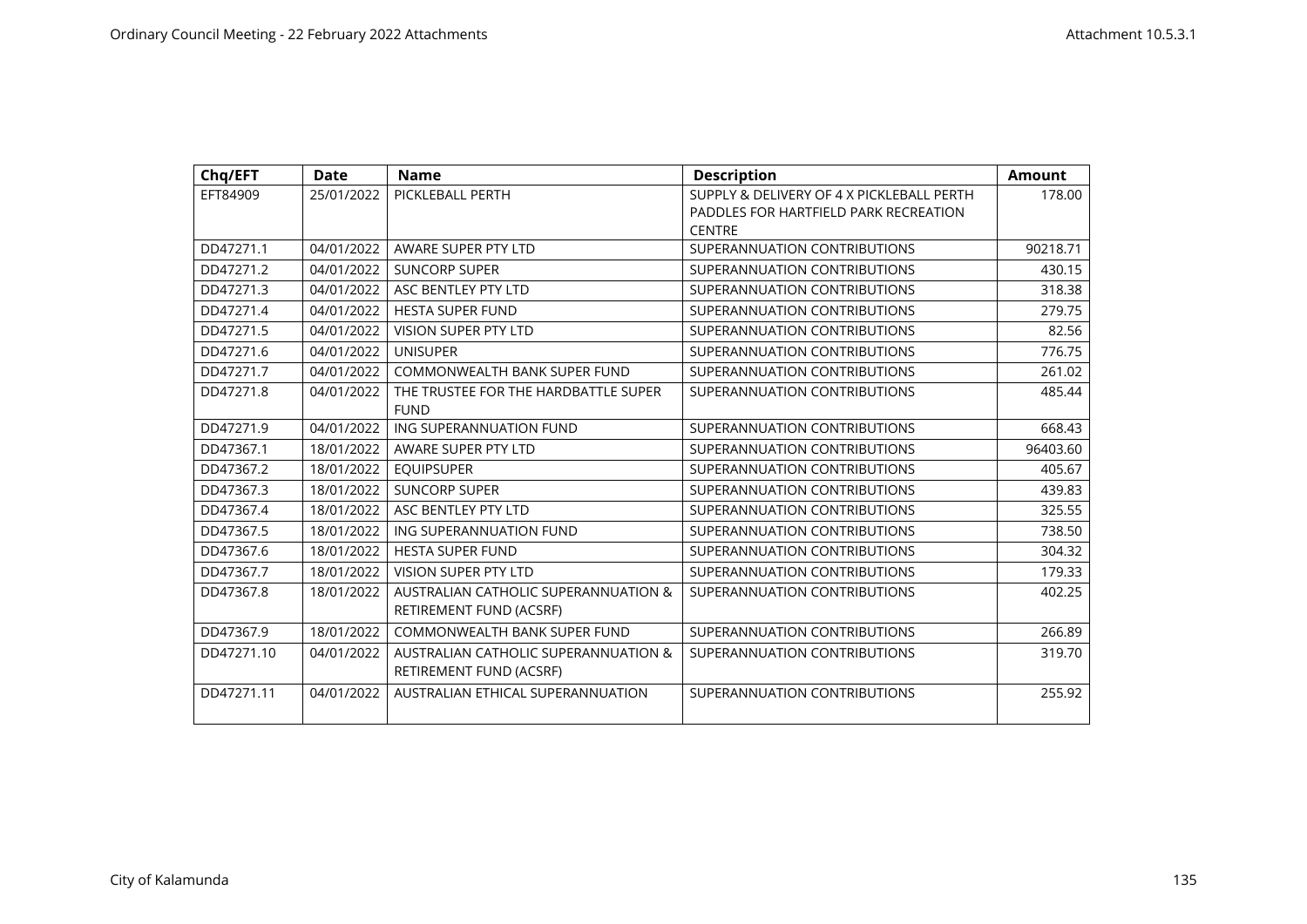| Chq/EFT    | <b>Date</b> | <b>Name</b>                                         | <b>Description</b>           | <b>Amount</b> |
|------------|-------------|-----------------------------------------------------|------------------------------|---------------|
| DD47271.12 | 04/01/2022  | <b>BT SUPER FOR LIFE</b>                            | SUPERANNUATION CONTRIBUTIONS | 856.21        |
| DD47271.13 | 04/01/2022  | <b>NGS SUPER</b>                                    | SUPERANNUATION CONTRIBUTIONS | 156.24        |
| DD47271.14 | 04/01/2022  | <b>CBUS SUPERANNUATION</b>                          | SUPERANNUATION CONTRIBUTIONS | 908.62        |
| DD47271.15 | 04/01/2022  | THE TRUSTEE FOR DK ALWAYS<br>SUPERANNUATION FUND    | SUPERANNUATION CONTRIBUTIONS | 540.12        |
| DD47271.16 | 04/01/2022  | STATEWIDE SUPERANNUATION TRUST                      | SUPERANNUATION CONTRIBUTIONS | 532.95        |
| DD47271.17 | 04/01/2022  | <b>REST SUPERANNUATION</b>                          | SUPERANNUATION CONTRIBUTIONS | 4124.50       |
| DD47271.18 | 04/01/2022  | AUSTRALIAN SUPERANNUATION                           | SUPERANNUATION CONTRIBUTIONS | 10683.13      |
| DD47271.19 | 04/01/2022  | COLONIAL 1ST STATE SUPERANNUATION                   | SUPERANNUATION CONTRIBUTIONS | 1877.52       |
| DD47271.20 | 04/01/2022  | <b>HOSTPLUS PTY LTD</b>                             | SUPERANNUATION CONTRIBUTIONS | 1539.06       |
| DD47271.21 | 04/01/2022  | <b>MEDIA SUPER</b>                                  | SUPERANNUATION CONTRIBUTIONS | 46.31         |
| DD47271.22 | 04/01/2022  | <b>MERCER SUPER TRUST</b>                           | SUPERANNUATION CONTRIBUTION  | 385.14        |
| DD47271.23 | 04/01/2022  | <b>EQUIPSUPER</b>                                   | SUPERANNUATION CONTRIBUTIONS | 230.13        |
| DD47367.10 | 18/01/2022  | THE TRUSTEE FOR THE HARDBATTLE SUPER<br><b>FUND</b> | SUPERANNUATION CONTRIBUTIONS | 495.91        |
| DD47367.11 | 18/01/2022  | AUSTRALIAN ETHICAL SUPERANNUATION                   | SUPERANNUATION CONTRIBUTIONS | 259.76        |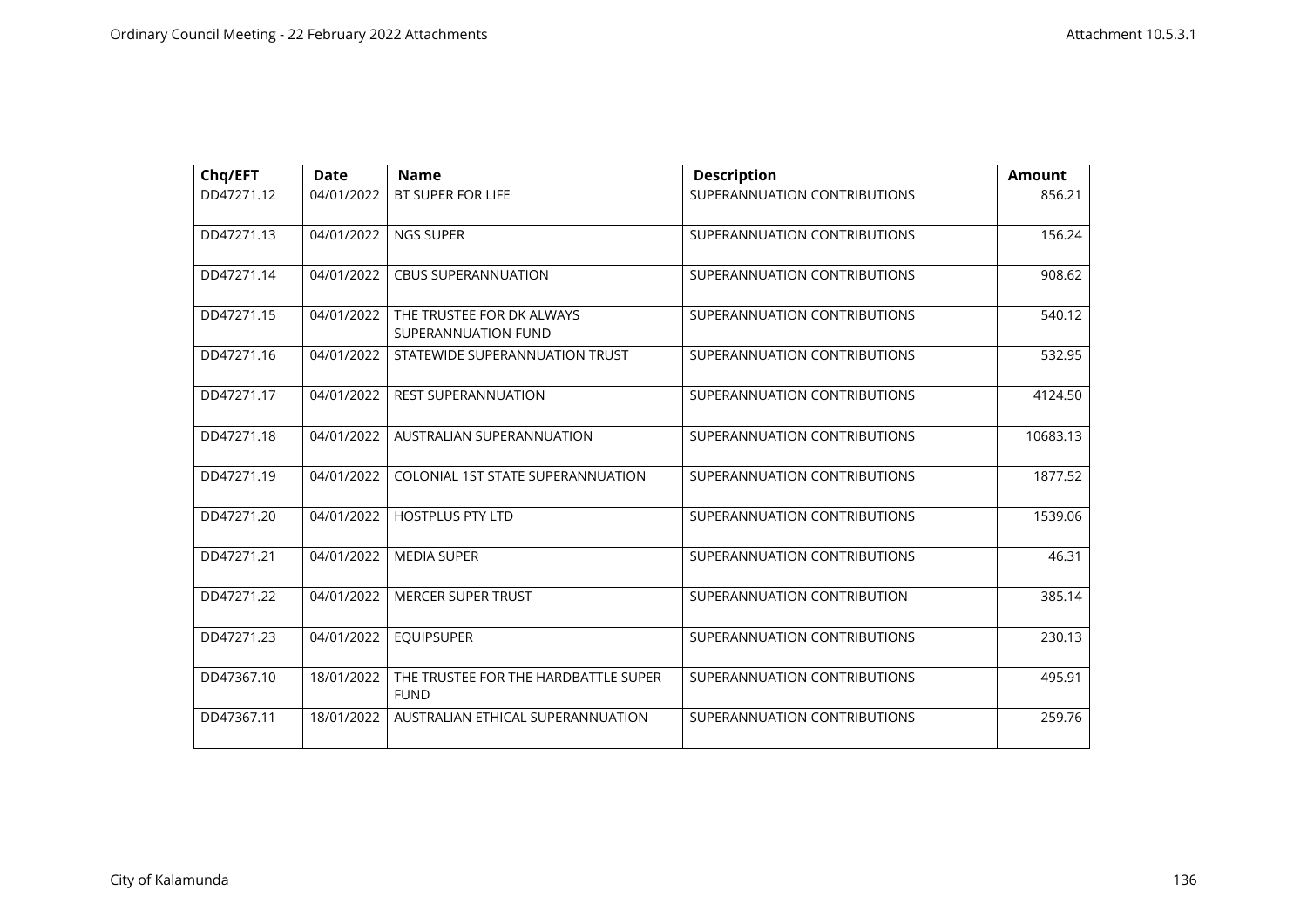| Chq/EFT    | <b>Date</b> | <b>Name</b>                                      | <b>Description</b>           | <b>Amount</b> |
|------------|-------------|--------------------------------------------------|------------------------------|---------------|
| DD47367.12 | 18/01/2022  | <b>BT SUPER FOR LIFE</b>                         | SUPERANNUATION CONTRIBUTIONS | 963.59        |
| DD47367.13 | 18/01/2022  | NGS SUPER                                        | SUPERANNUATION CONTRIBUTIONS | 154.46        |
| DD47367.14 | 18/01/2022  | <b>CBUS SUPERANNUATION</b>                       | SUPERANNUATION CONTRIBUTIONS | 913.13        |
| DD47367.15 | 18/01/2022  | AMP SIGNATURE SUPER                              | SUPERANNUATION CONTRIBUTIONS | 72.98         |
| DD47367.16 | 18/01/2022  | THE TRUSTEE FOR DK ALWAYS<br>SUPERANNUATION FUND | SUPERANNUATION CONTRIBUTIONS | 540.12        |
| DD47367.17 | 18/01/2022  | STATEWIDE SUPERANNUATION TRUST                   | SUPERANNUATION CONTRIBUTIONS | 544.94        |
| DD47367.18 | 18/01/2022  | ANZ SMART CHOICE SUPER                           | SUPERANNUATION CONTRIBUTIONS | 75.12         |
| DD47367.19 | 18/01/2022  | <b>REST SUPERANNUATION</b>                       | SUPERANNUATION CONTRIBUTIONS | 4599.58       |
| DD47367.20 | 18/01/2022  | AUSTRALIAN SUPERANNUATION                        | SUPERANNUATION CONTRIBUTIONS | 10996.64      |
| DD47367.21 | 18/01/2022  | COLONIAL 1ST STATE SUPERANNUATION                | SUPERANNUATION CONTRIBUTIONS | 1935.61       |
| DD47367.22 | 18/01/2022  | <b>HOSTPLUS PTY LTD</b>                          | SUPERANNUATION CONTRIBUTIONS | 2134.16       |
| DD47367.23 | 18/01/2022  | <b>MEDIA SUPER</b>                               | SUPERANNUATION CONTRIBUTIONS | 61.28         |
| DD47367.24 | 18/01/2022  | <b>UNISUPER</b>                                  | SUPERANNUATION CONTRIBUTIONS | 1120.09       |
| DD47367.25 | 18/01/2022  | <b>MERCER SUPER TRUST</b>                        | SUPERANNUATION CONTRIBUTION  | 393.82        |